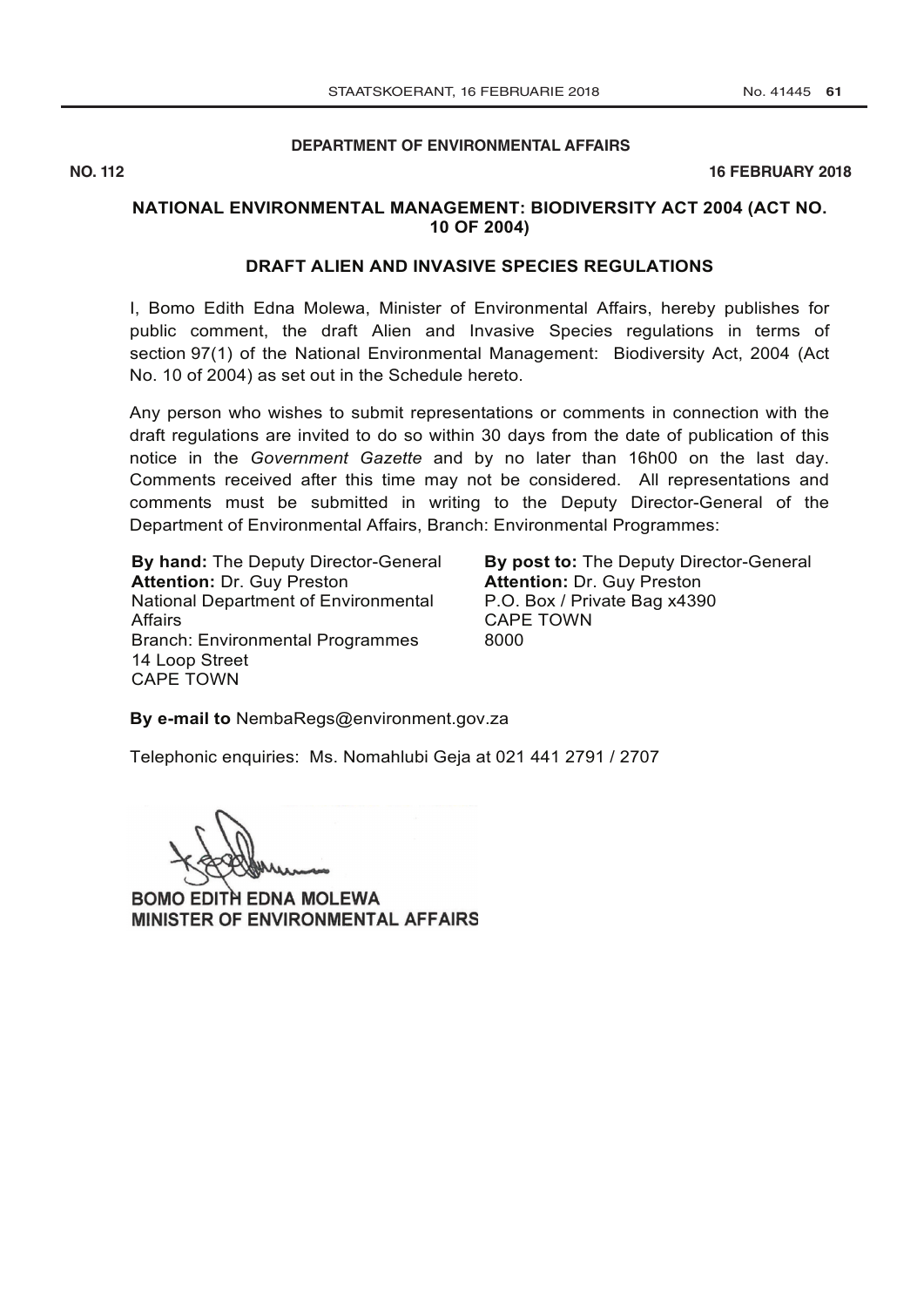#### **SCHEDULE**

#### **CHAPTER 1 INTERPRETATION**

1. Definitions

## **CHAPTER 2 CATEGORIES OF LISTED INVASIVE SPECIES**

- 2. Category 1a Listed Invasive Species
- 3. Category 1b Listed Invasive Species
- 4. Category 2 Listed Invasive Species
- 5. Category 3 Listed Invasive Species

## **CHAPTER 3 RESTRICTED ACTIVITIES**

- 6. Restricted activities<br>7. General obligations
- General obligations
- 8. Import of alien species
- 9. Ports of entry

#### **CHAPTER 4 NATIONAL FRAMEWORK DOCUMENTS**

- 10. Invasive Species Monitoring, Control and Eradication Plans
- 11. National register of alien and listed invasive species
- 12. Invasive species research and biological control
- 13. National status reports

## **CHAPTER 5 REGISTERS AND NOTIFICATION**

- 14. Register of permits
- 15. Register of notifications and directives

#### **CHAPTER 6 RISK ASSESSMENT**

- 16. Risk assessment framework
- 17. Risk assessment practitioner
- 18. Risk assessment procedure
- 19. Risk assessment report

# **CHAPTER 7 ISSUING, AMENDMENT AND CANCELLATION OF PERMITS**

- 20. Nature of permit<br>21. Form and conter
- Form and content of application for permit
- 22. Consideration of application
- 23. Decision
- 24. Permit conditions
- 25. Special provisions for research, biological control, display and inter-basin transfer
- 26. Form and content of permits
- 27. Period of validity of permits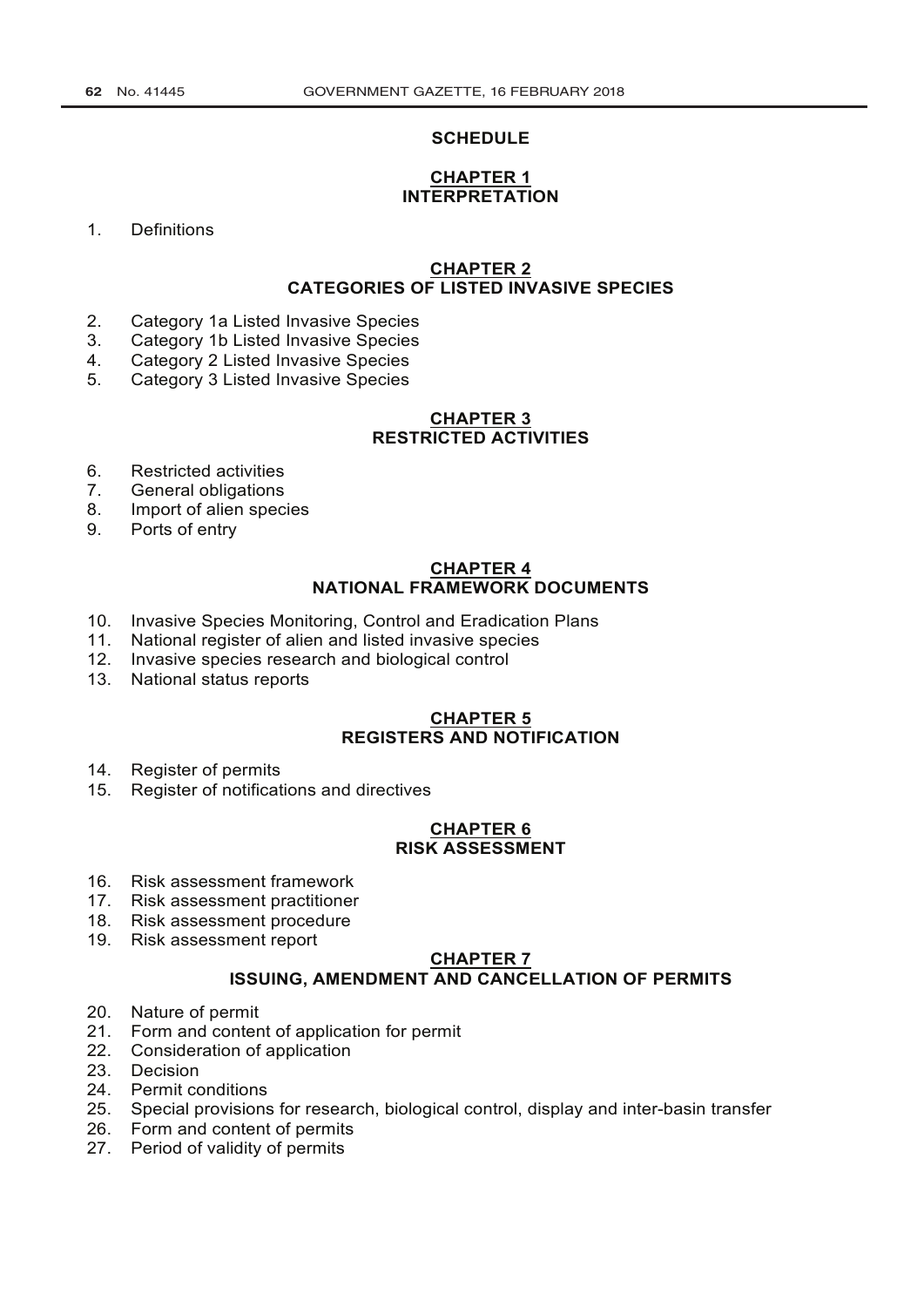- 28. Amendment of permits
- 29. Return of cancelled permits
- 30. Renewal of permits
- 31. Sale or transfer of alien and listed invasive species

# **CHAPTER 8 EMERGENCY SUSPENSION**

32. Emergency suspension of permits

# **CHAPTER 9 COMPLIANCE AND ENFORCEMENT**

- 33. Request for directives
- 34. Withdrawal of directives
- 35. Limitation of liability
- 36. Offences and penalties

# **CHAPTER 10**

# **TRANSITIONAL ARRANGEMENTS AND SHORT TITLE**

- 37. Repeal<br>38. Short tit
- Short title and commencement date

## **LIST OF ANNEXURES**

Annexure A: Fees Annexure B: Request to issue a directive in terms of regulation 32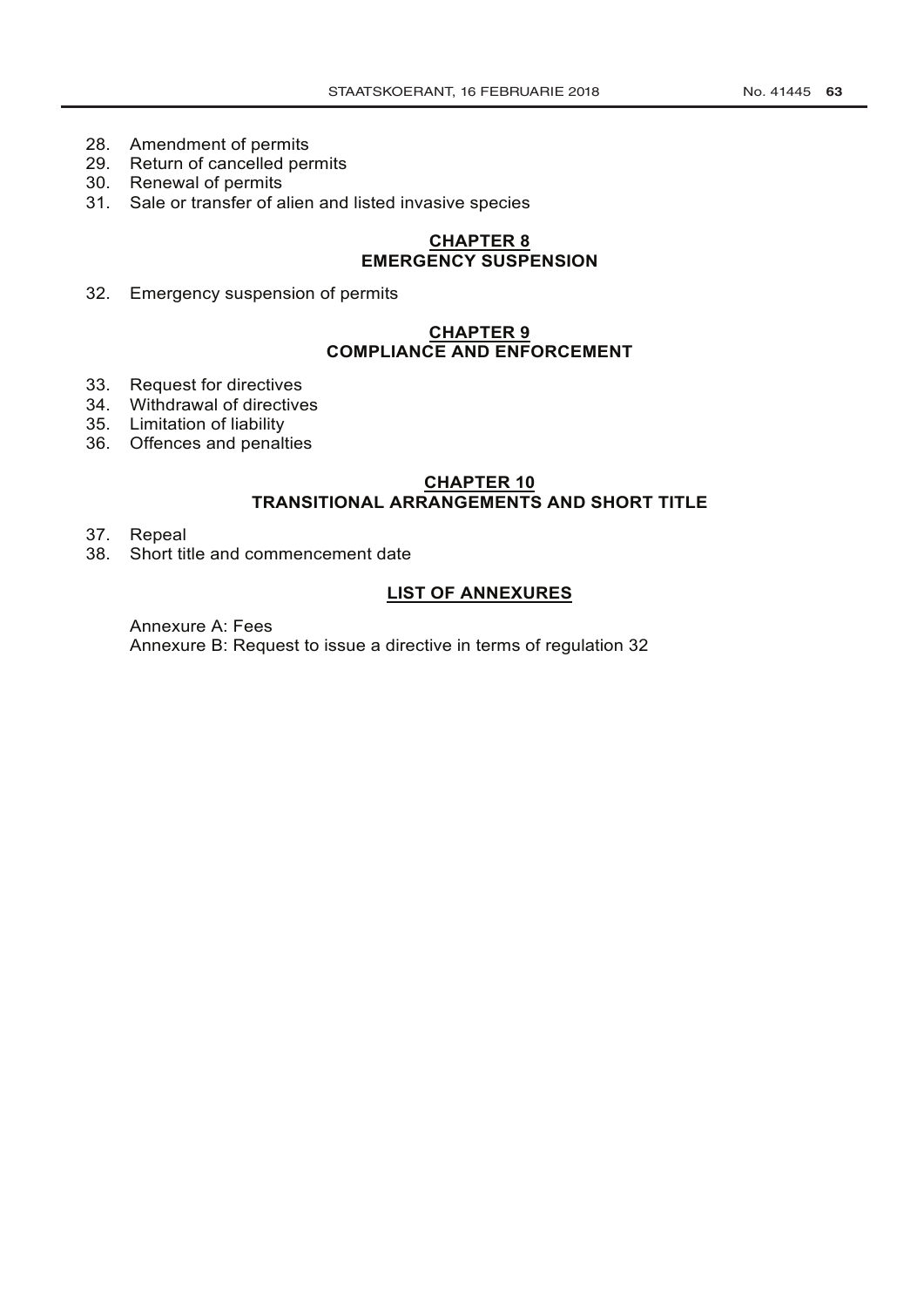# **CHAPTER 1 INTERPRETATION**

#### **1. Definitions**

In these regulations, any word or expression to which a meaning has been assigned in the Act, has the meaning so assigned and, unless the contents otherwise indicates—

**"authorised official"** means an environmental management inspector;

**"biological control"** means the use of specimens of one species for the purpose of preying on, parasitising on, damaging, killing, suppressing or controlling a specimen of another species;

"**biomass**" means organic plant matter that can be utilised—

- *(a)* as fuel or converted to fuel;
- *(b)* as an energy source;
- *(c)* as building materials including structures, furniture and other products; or
- *(d)* material used for conservation purposes;

"**botanical institution**" means an establishment where plants are grown for scientific study and for display to the public;

**"catch and release"** means the catching and release of a live fresh-water animal in the same area in which it was caught;

**"Category 1a Listed Invasive Species"** means invasive species contemplated in Regulation 2;

**"Category 1b Listed Invasive Species"** means invasive species contemplated in Regulation 3;

**"Category 2 Listed Invasive Species"** means invasive species contemplated in Regulation 4;

**"Category 3 Listed Invasive Species"** means invasive species contemplated in Regulation 5;

**"inter-basin transfer scheme"** means a man-made conveyance scheme which moves water from one river catchment where it is available, to another catchment where water is less available;

**"Invasive Species Monitoring, Control and Eradication Plan"** means a plan contemplated in section 76 of the Act and in Regulation 10;

**"off-shore island"** means the Prince Edward Islands referred to in the [Prince Edward](http://www.greengazette.co.za/acts/prince-edward-islands-act_1948-043) [Islands Act,](http://www.greengazette.co.za/acts/prince-edward-islands-act_1948-043) 1948 (Act No. 43 of 1948), or any other off-shore island in South Africa's exclusive economic zone;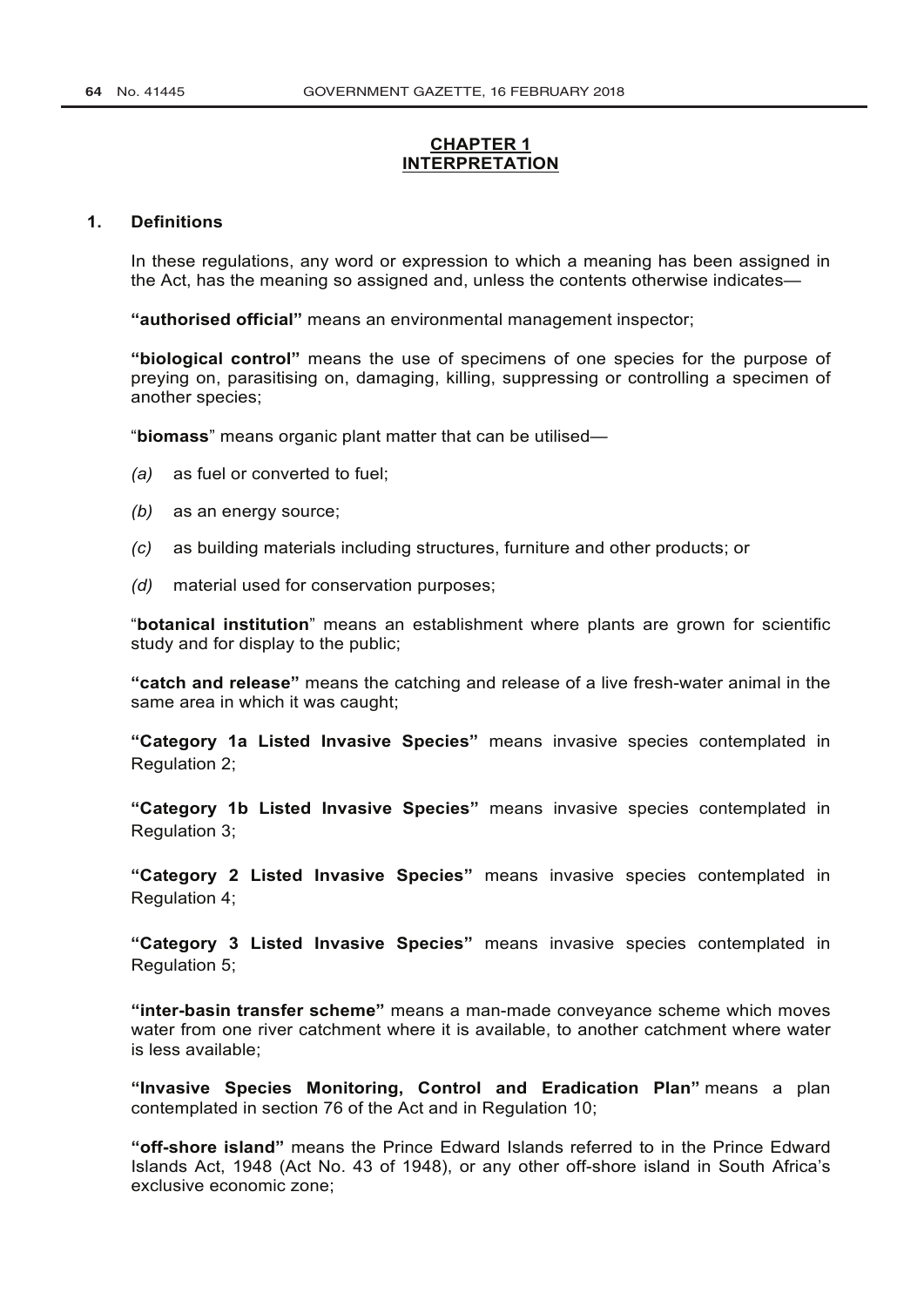**"pathway"** means the route by which a specimen of an alien or listed invasive species is transported, introduced into, dispersed or spread within the Republic, whether by natural, unnatural, deliberate or inadvertent means or by an act of omission;

**"riparian area"** means within 32 metres of the edge of a river, lake, dam, wetland or estuary, or within the 1:100 year floodline, whichever is the greater;

**"risk assessment"** means a scientific evaluation of the threat or potential threat to ecosystems, habitats, other species, the economy, the environment or human health or well-being posed by a restricted activity involving a specimen of an alien or listed invasive species in terms of Chapter 6 of these regulations;

#### **"scientific institution"** means—

- *(a)* an organ of state that is involved in research;
- *(b)* a registered research unit of a tertiary institution; or
- *(c)* a museum or herbarium;

**"these regulations"** includes any Notices published in terms of sections 66(1), 67(1), 70(1)(a), 71(3) and 71A of the Act;

**"vector"** means any object by, with or on which a specimen of an alien or listed invasive species is inadvertently or deliberately transported, dispersed or spread; and

"**zoological institution**" means a facility in which animals are confined within enclosures, displayed to the public, and in which they may also be bred.

# **CHAPTER 2 CATEGORIES OF LISTED INVASIVE SPECIES**

## **2. Category 1a Listed Invasive Species**

- (1) Category 1a Listed Invasive Species are those species listed as such by notice in terms of section 70(1)(a) of the Act as species which must be combatted or eradicated.
- (2) A person in control of a Category 1a Listed Invasive Species must—
	- *(a)* immediately take steps to combat or eradicate listed invasive species in compliance with sections 75(1), (2) and (3) of the Act; and
	- *(b)* allow an authorised official to inspect a property as provided for in terms of section 31K of the [National Environmental Management](http://www.greengazette.co.za/acts/national-environmental-management-act_1998-107) Act and to monitor, assist with or implement the combatting or eradication of the listed invasive species.
- (3) If an Invasive Species Management Programme has been developed in terms of section 75(4) of the Act, a person must combat or eradicate the listed invasive species in accordance with such programme.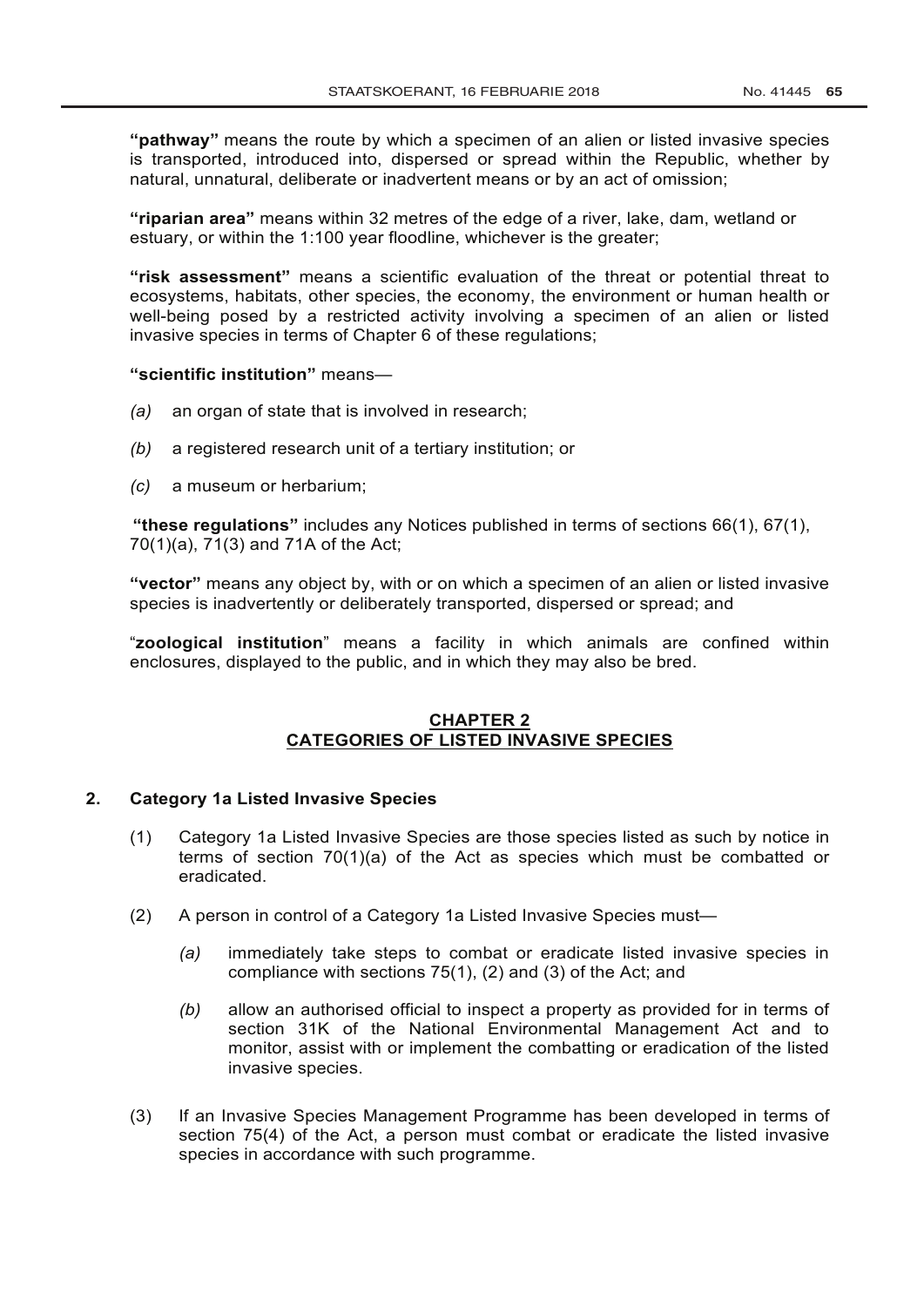#### **3. Category 1b Listed Invasive Species**

- (1) Category 1b Listed Invasive Species are those species listed as such by notice in terms of section 70(1)(a) of the Act as species which must be controlled.
- (2) A person in control of a Category 1b Listed Invasive Species must control the listed invasive species in compliance with sections 75(1), (2) and (3) of the Act.
- (3) If an Invasive Species Management Programme has been developed in terms of section 75(4) of the Act, a person must control the listed invasive species in accordance with such programme.
- (4) A person contemplated in sub-regulation (2) must allow an authorised official to inspect a property as provided for in terms of section 31K of the [National](http://www.greengazette.co.za/acts/national-environmental-management-act_1998-107) [Environmental Management Act](http://www.greengazette.co.za/acts/national-environmental-management-act_1998-107) and to monitor, assist with or implement the control of the listed invasive species, or compliance with the Invasive Species Management Programme contemplated in section 75(4) of the Act.
- (5) The Minister may require any person to develop a Category 1b Control Plan for one or more Category 1b species, which plan must be submitted to the Minister for approval, and such Control Plan must include the following:
	- *(a)* species identification;
	- *(b)* extent of invasion;
	- *(c)* control measures to be used;
	- *(d)* an action plan or schedule including time-frames for the clearing of each species;
	- *(e)* whether or not any species can be utilised as biomass; and
	- *(g)* any other information which the Minister may require.

## **4. Category 2 Listed Invasive Species**

- (1) Category 2 Listed Invasive Species are those species listed by notice in terms of section  $70(1)(a)$  of the Act as species which require a permit to carry out a restricted activity within an area specified in the Notice or an area specified in the permit, as the case may be.
- (2) Unless otherwise indicated in the Notice, no person may carry out a restricted activity in respect of a Category 2 Listed Invasive Species without a permit.
- (3) A person in control of a Category 2 Listed Invasive Species, or person in possession of a permit, must ensure that the specimens of the species do not spread outside of the land or the area specified in the Notice or permit.
- (4) Unless otherwise specified in the Notice, any species listed as a Category 2 Listed Invasive Species that occurs outside the specified area contemplated in subregulation (1), must, for purposes of these regulations, be considered to be a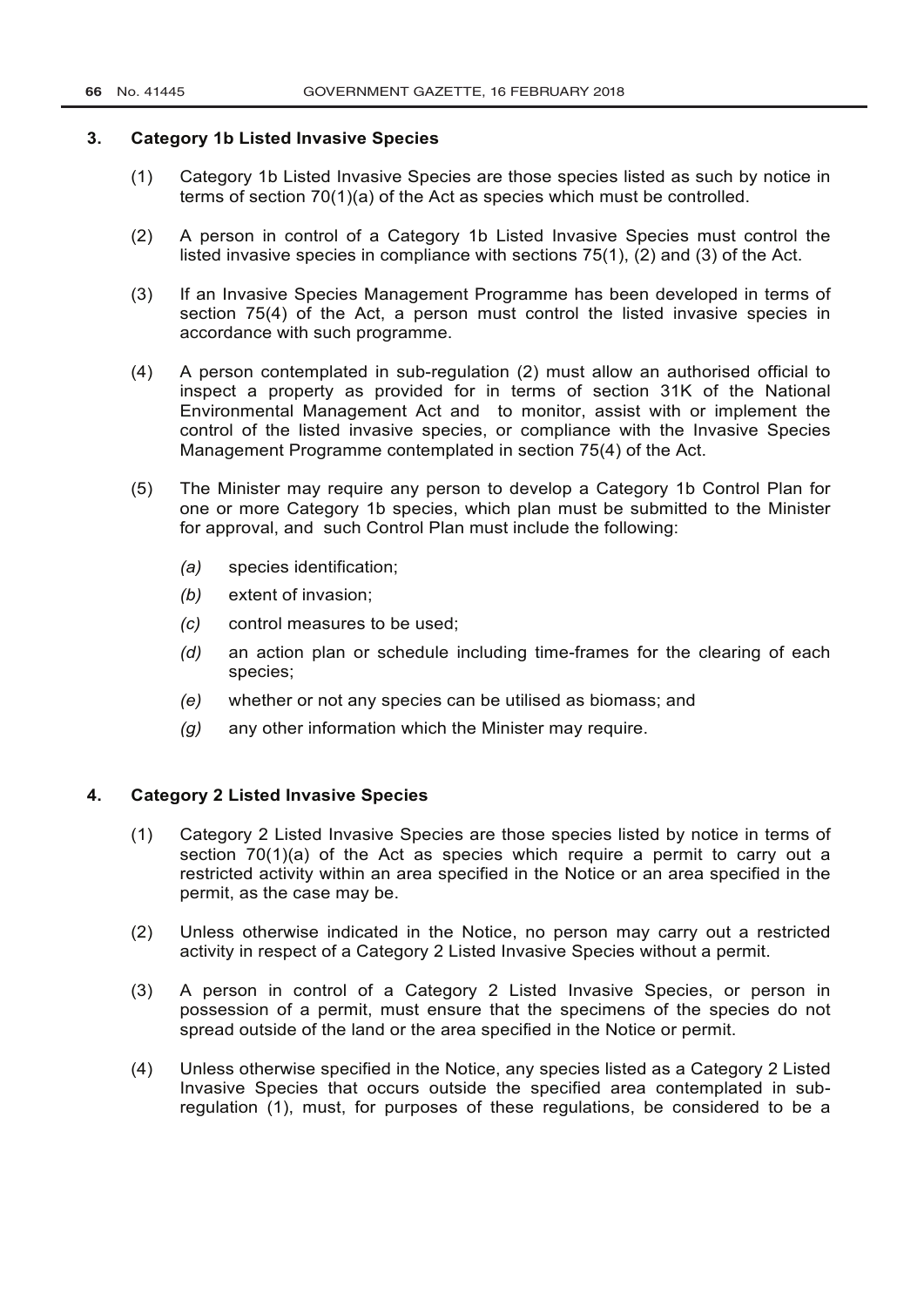Category 1b Listed Invasive Species and must be managed according to Regulation 3.

(5) Notwithstanding the specific exemptions relating to existing plantations in respect of Listed Invasive Plant Species, any person or organ of state must ensure that the specimens of such Listed Invasive Plant Species do not spread outside of the land over which they have control, or the specified area on such land, where any restricted activity is authorised in respect of any Listed Invasive Plant Species.

## **5. Category 3 Listed Invasive Species**

- (1) Category 3 Listed Invasive Species are species that are listed by notice in terms of section 70(1)(a) of the Act, as species which are subject to exemptions in terms of section 71(3) and prohibitions in terms of section 71A of Act, as specified in the Notice.
- (2) Any plant species identified as a Category 3 Listed Invasive Species that occurs in riparian areas, must, for the purposes of these regulations, be considered to be a Category 1b Listed Invasive Species and must be managed according to regulation 3.

## **CHAPTER 3 RESTRICTED ACTIVITES**

#### **6. Restricted activities**

In addition to those activities defined in terms of section 1 of the Act as restricted activities, the following activities are hereby prescribed as restricted activities:

- *(a)* spreading or allowing the spread of, any specimen of a listed invasive species;
- *(b)* releasing any specimen of a listed invasive species;
- *(c)* the transfer or release of a specimen of a listed invasive fresh-water species from one discrete catchment system in which it occurs, to another discrete catchment system in which it does not occur; or, from within a part of a discrete catchment system where it does occur to another part where it does not occur as a result of a natural or artificial barrier;
- *(d)* discharging of or disposing into any waterway, water body or the ocean, water from an aquarium, tank or other receptacle that has been used to keep a specimen of an alien species or a listed invasive freshwater species;
- *(e)* catch and release of a specimen of a listed invasive fresh-water fish or listed invasive fresh-water invertebrate species;
- *(f)* the introduction of a specimen of an alien or listed invasive species to off-shore islands; and
- *(g)* the release of a specimen of a listed invasive fresh-water fish species, or of a listed invasive fresh water invertebrate species into a discrete catchment system in which it already occurs.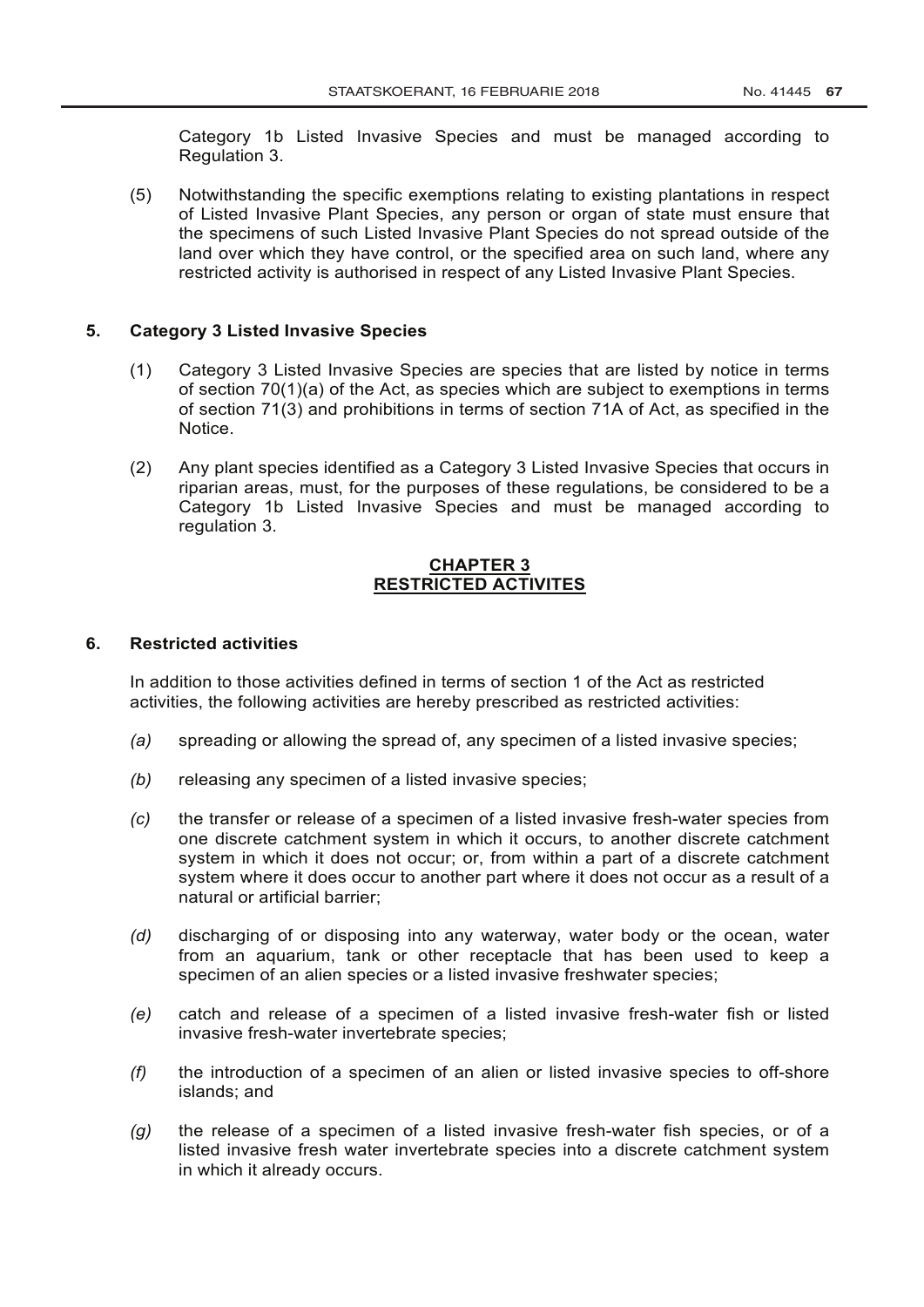#### **7. General obligations**

- (1) Any landowner, occupier of land, person in control of land or any person in control of a listed category 1a, 1b and 3 invasive species must take steps to prevent the escape and spread of the species, including its growth or spread of propagules, and must take all necessary steps to control any specimen that escapes or spread.
- (2) A person entering the Republic, must upon the instruction of an Environmental Management Inspector, declare any alien or listed invasive species on their person or in their luggage at ports of entry.

#### **8. Import of alien species**

Notwithstanding any Notice of exempted alien species published in terms of section 66(1) of the Act, an exempted alien specimen or any other alien specimen for which a permit is required, entering the Republic from outside the country, must be accompanied by veterinary health certificates or phytosanitary certificates as official declaration by the exporting authority that the risk of such specimen becoming a potential vector of invasive diseases or pathogens has been effectively managed.

## **9 Ports of entry for import**

A person may not import a specimen of an alien or listed invasive species through a port of entry other than the following—

- *(a)* land ports—
	- (i) Beit Bridge border post;
	- (ii) Golela border post
	- (iii) Groblersbrug border post;
	- (iv) Lebombo border post;
	- (v) Maseru border post;
	- (vi) Vioolsdrift border post; or
- *(b)* airports and harbours—
	- (i) Cape Town International Airport;
	- (ii) O.R. Tambo International Airport;
	- (iii) King Shaka International Airport;
	- (iv) Cape Town Harbour; or
	- (v) Durban Harbour.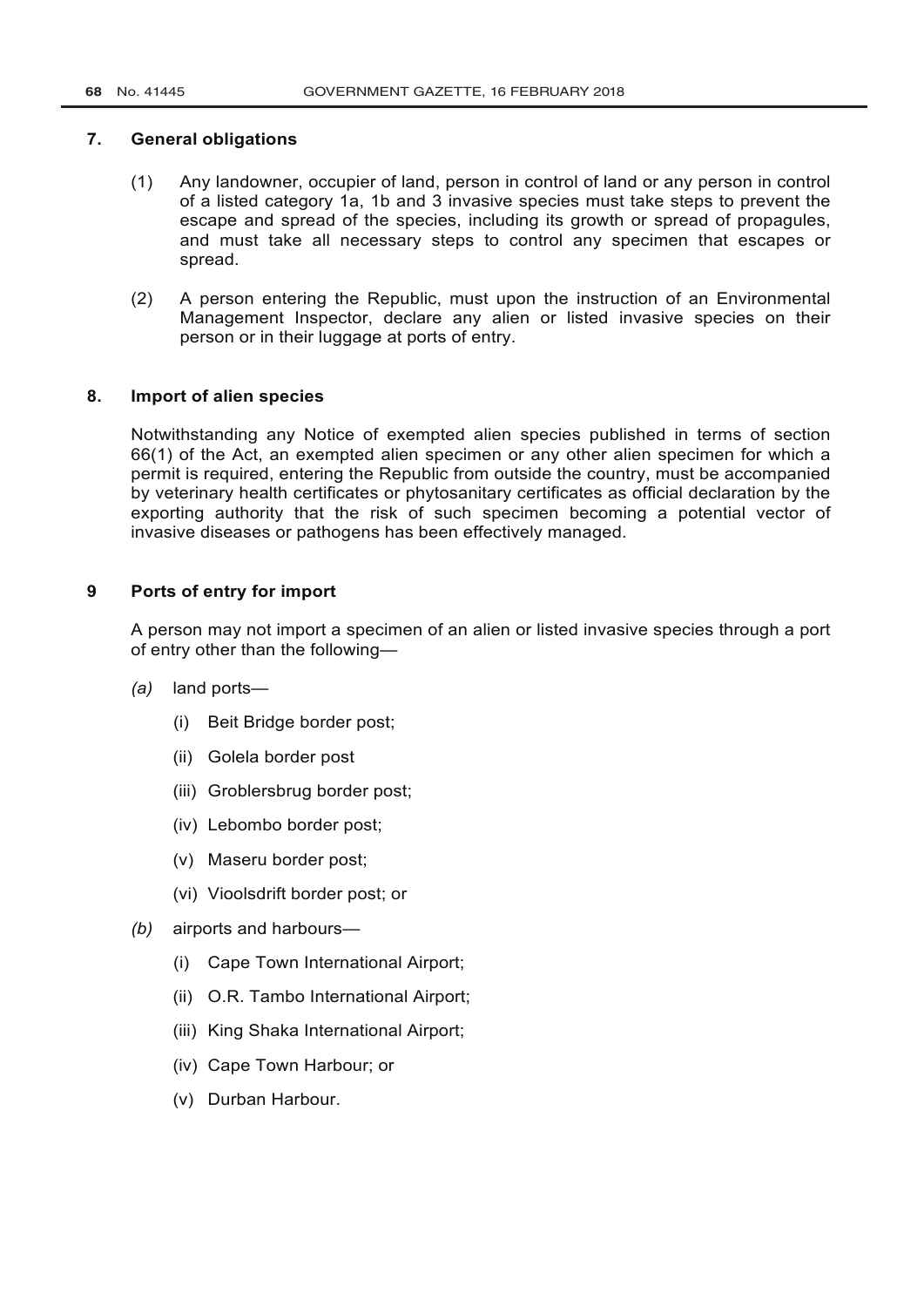# **CHAPTER 4 NATIONAL FRAMEWORK DOCUMENTS**

## **10. Invasive Species Monitoring, Control and Eradication Plans**

- (1) The Minister must-
	- *(a)* develop guidelines for the development of Invasive Species Monitoring, Control and Eradication Plans for listed invasive species as contemplated in section 76 of the Act;
	- *(b)* publish the guidelines contemplated in paragraph (a) on the Department's website; and
	- *(c)* review when necessary..
- (2) Management authorities of protected areas and organs of state in all spheres of government must—
	- *(a)* prepare their Invasive Species Monitoring, Control and Eradication Plans contemplated in section 76 of the Act based on priorities identified through the guidelines referred to in sub-regulation (1); and
	- *(b)* submit those plans to the Minister and to the Institute within 5 years of the publication of the guidelines contemplated in sub-regulation (1).
- (3) The Invasive Species Monitoring, Control and Eradication Plans referred to in subregulation (2) must be reviewed where necessary.

## **11. National register of alien and listed invasive species**

- (1) The Minister must establish and maintain a national register of—
	- *(a)* all listed invasive species in relation to which a permit has been issued and the conditions subject to which the permit has been issued;
	- *(b)* all Invasive Species Monitoring, Control and Eradication Plans submitted to the Minister in terms of Regulation 10(2); and
	- *(c)* all Invasive Species Management Programmes developed in terms of section 75(4) of the Act.

## **12. Invasive species research and biological control**

- (1) A proposal on any research and biological control relating to any aspect of the invasiveness or potential invasiveness of an alien species or a listed invasive species or the prevention, eradication or control of such invasive or potentially invasive species must be lodged with the Institute or a body designated by the Institute, by—
	- *(a)* any organ of state or organisation conducting or funding such research;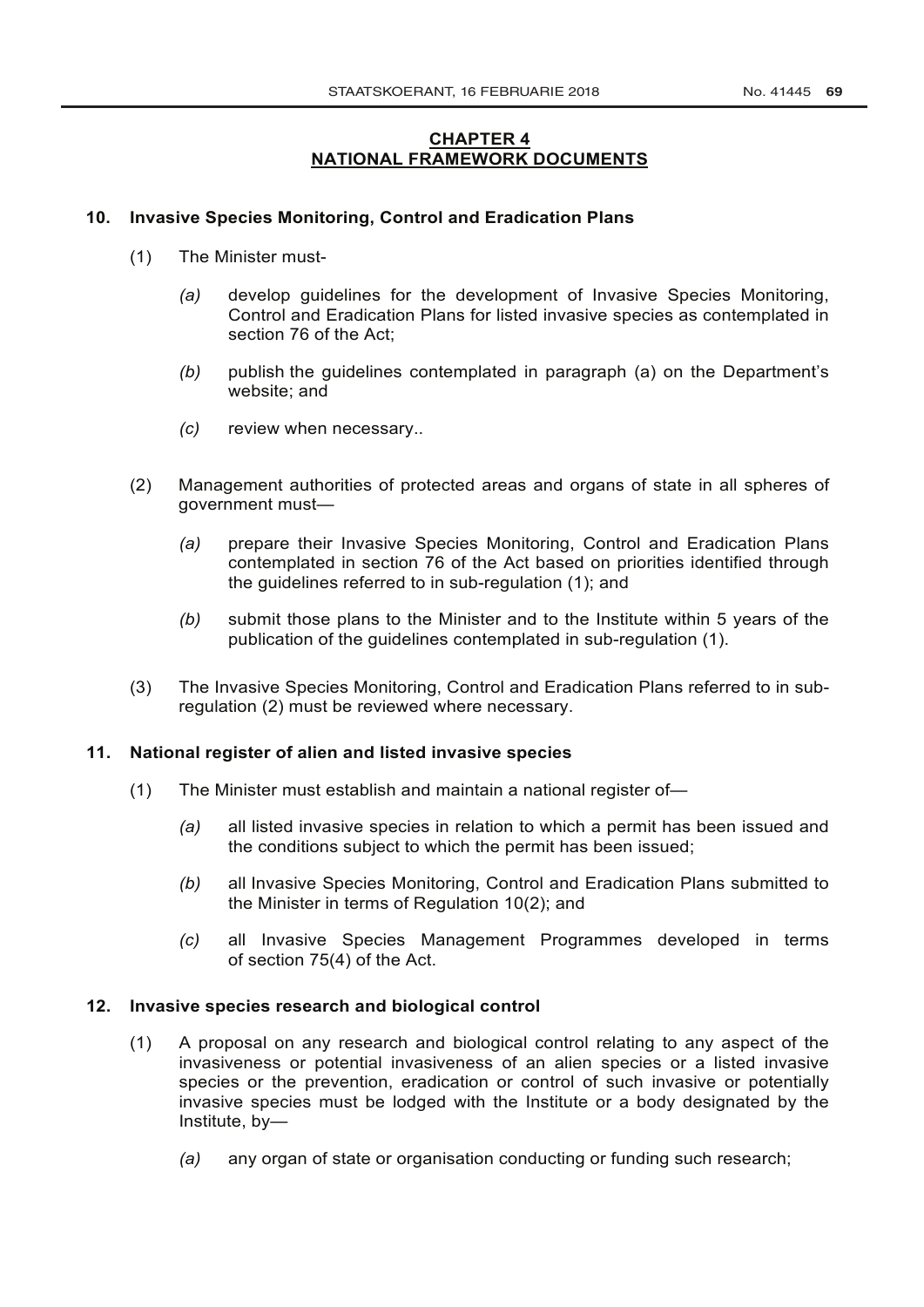- *(b)* any person conducting such research where the research is wholly or partially funded by an organ of state; or
- *(c)* any person to whom a permit is issued in terms of section 65(1) or 71(1) of the Act to carry out restricted activities for the purpose of research involving an alien or listed invasive species.
- (2) A proposal in terms of sub-regulation (1) must—
	- *(a)* be lodged prior to commencing the research;
	- *(b)* be lodged in writing; and
	- *(c)* contain the following information:
		- (i) the name of the researcher, his or her institution and contact details;
		- (ii) the species, pathway or vector being researched;
		- (iii) the hypothesis being tested;
		- (iv) the source of funding for the research; and
		- (v) the anticipated period of the research.
- (3) Any information provided in terms of sub-regulation (2)(c)(iii) is confidential.
- (4) A copy of any findings of research referred to in sub-regulation (1) must, upon completion, be lodged with the Institute and the Minister.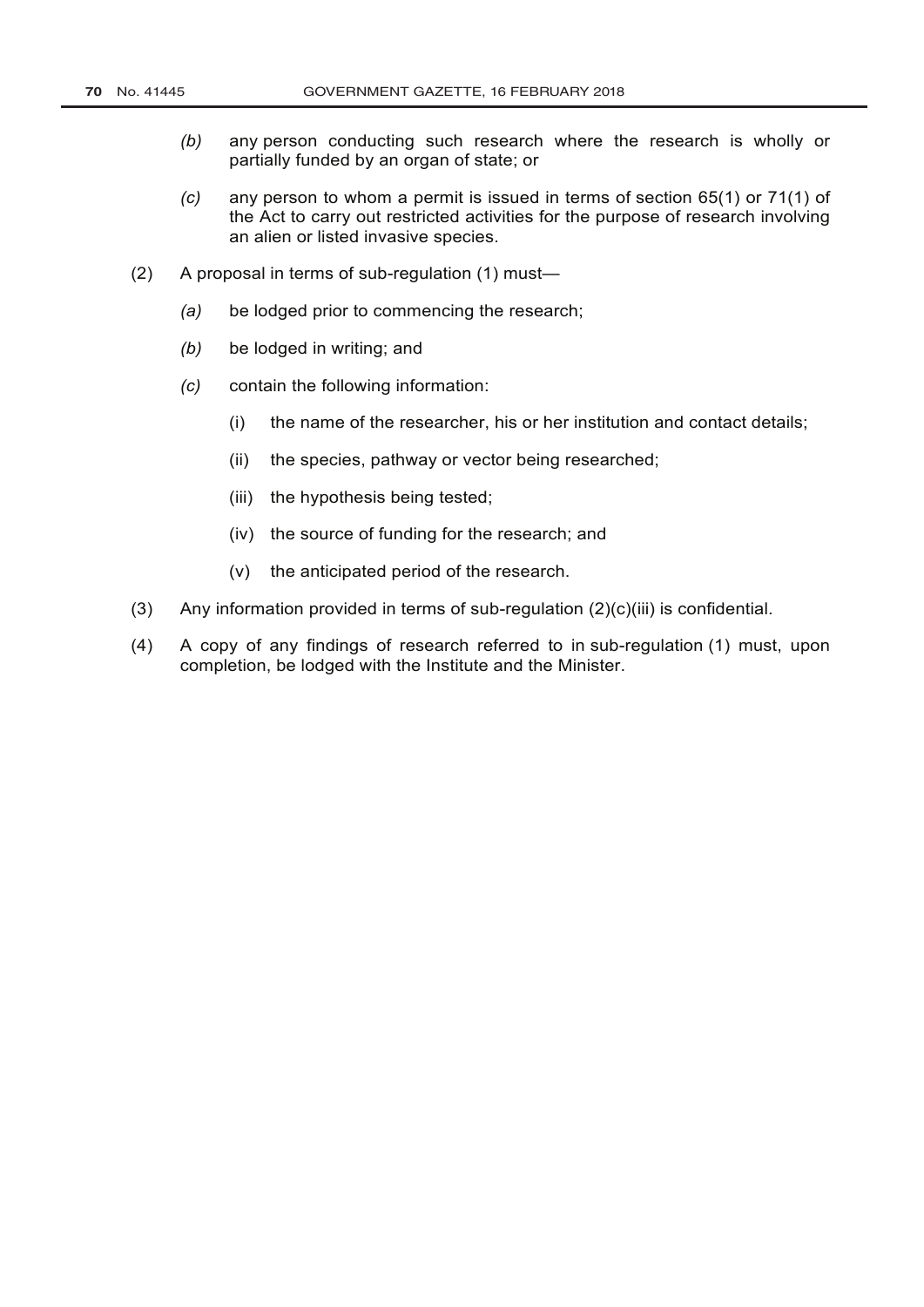## **13. National status reports**

- (1) The Institute or a body designated by the Institute must, for the purpose of reporting as contemplated in section 11(1)(a)(iii) of the Act, submit a report on the status of listed invasive species to the Minister within three years of the date on which these regulations come into effect, and at least every three years thereafter.
- (2) A report contemplated in sub-regulation (1) must contain a summary and assessment of—
	- *(a)* the status of listed invasive species and other species that have been subjected to a risk assessment; and
	- *(b)* the effectiveness of these regulations and control measures based *inter alia* on information from—
		- (i) notifications received from owners of land regarding listed invasive species occurring on their land;
		- (ii) permits issued for listed invasive species;
		- (iii) Invasive Species Monitoring, Control and Eradication Plans received from organs of state and management authorities of protected areas; and
		- (iv) emergency interventions and enforcement actions involving listed invasive species.
- (3) In preparing a report contemplated in sub-regulation (1), the Institute must carry out the research and monitoring necessary to identify the matters contemplated in sub-regulation (2).

## **CHAPTER 5 REGISTERS AND NOTIFICATION**

## **14. Register of permits**

The issuing authority must—

- *(a)* establish and maintain a register of—
	- (i) all permits, including integrated permits, issued by that issuing authority;
	- (ii) all permits that were refused;
	- (iii) all permits issued by that issuing authority that were subsequently cancelled or suspended; and
	- (iv) all risk assessments that have been carried out in terms of sections 65(2) and 71(2) of the Act;
- *(b)* record in the register contemplated in paragraph *(a)*—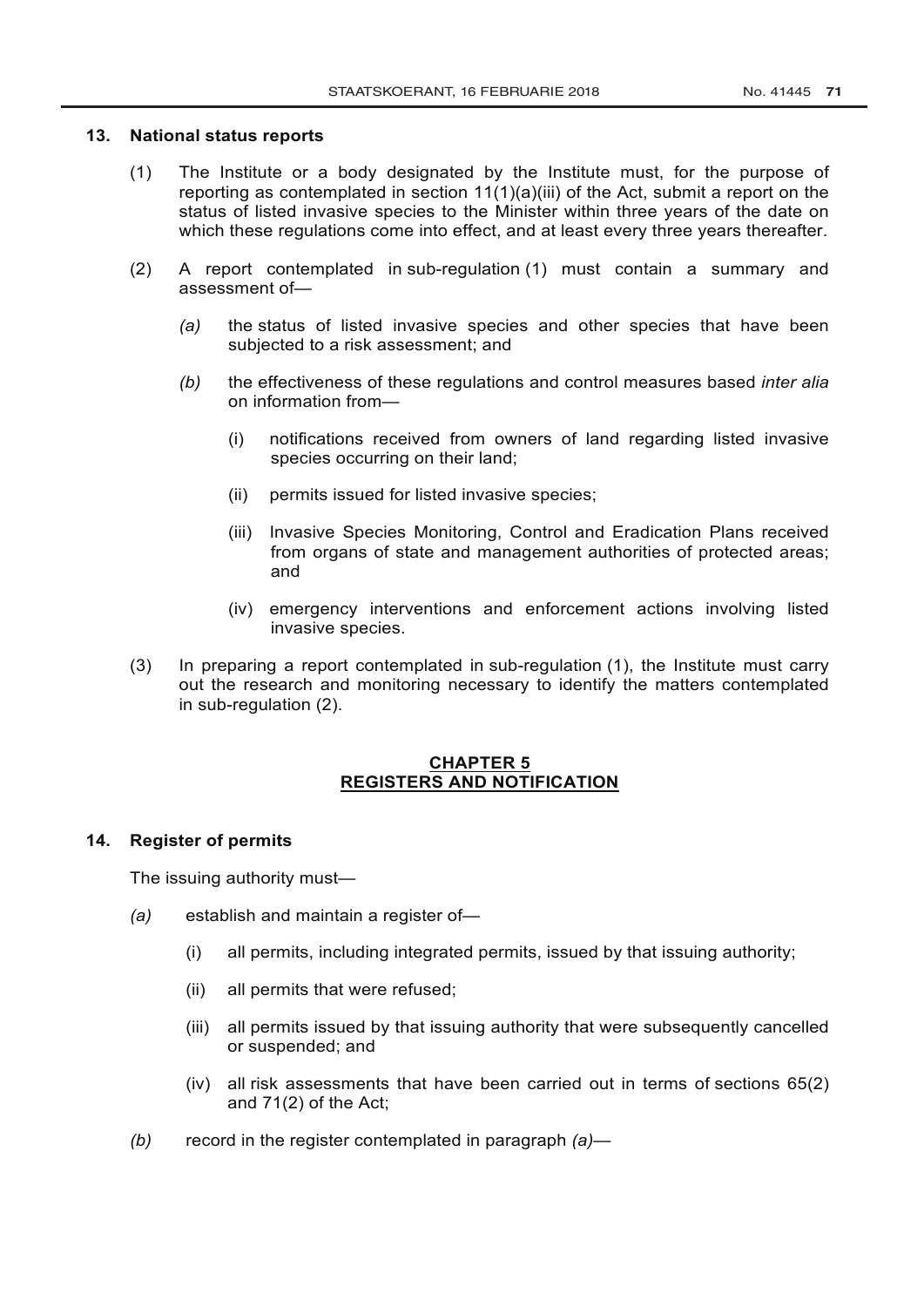- (i) in the case of applications that were granted, the unique number assigned to each permit;
- (ii) the scientific and common name of the species for which the permit was issued, refused or cancelled;
- (iii) whether the species was subjected to a risk assessment;
- (iv) the restricted activity for which the permit was issued;
- (v) any conditions under which the permit was issued;
- (vi) the date on which the permit was issued;
- (vii) the period of validity of the permit; and
- (viii) the location where the restricted activity is to be carried out; and
- *(c)* provide the Institute with a copy of the register.

#### **15. Register of notifications and directives**

A competent authority must—

- *(a)* establish and maintain a register of-
	- (i) all notifications received in terms of section 73(2)(a) of the Act;
	- (ii) the directives issued in terms of sections 69(2) or 73(3) of the Act; and
	- (iii) all Invasive Species Monitoring, Control and Eradication Plans contemplated in regulation 10(2); and
- *(b)* provide the Department and the Institute with a copy of the register.

## **CHAPTER 6 RISK ASSESSMENT**

## **16. Risk assessment framework**

- (1) A risk assessment undertaken for an application for an import permit for an alien species, or for the growing, breeding or in any other way propagating or causing to multiply of a listed invasive species, must consider—
	- *(a)* information regarding the relevant species, including—
		- (i) the taxonomy of the species, including its class, order, family, scientific name if known, genus, scientific synonyms and common names of the species;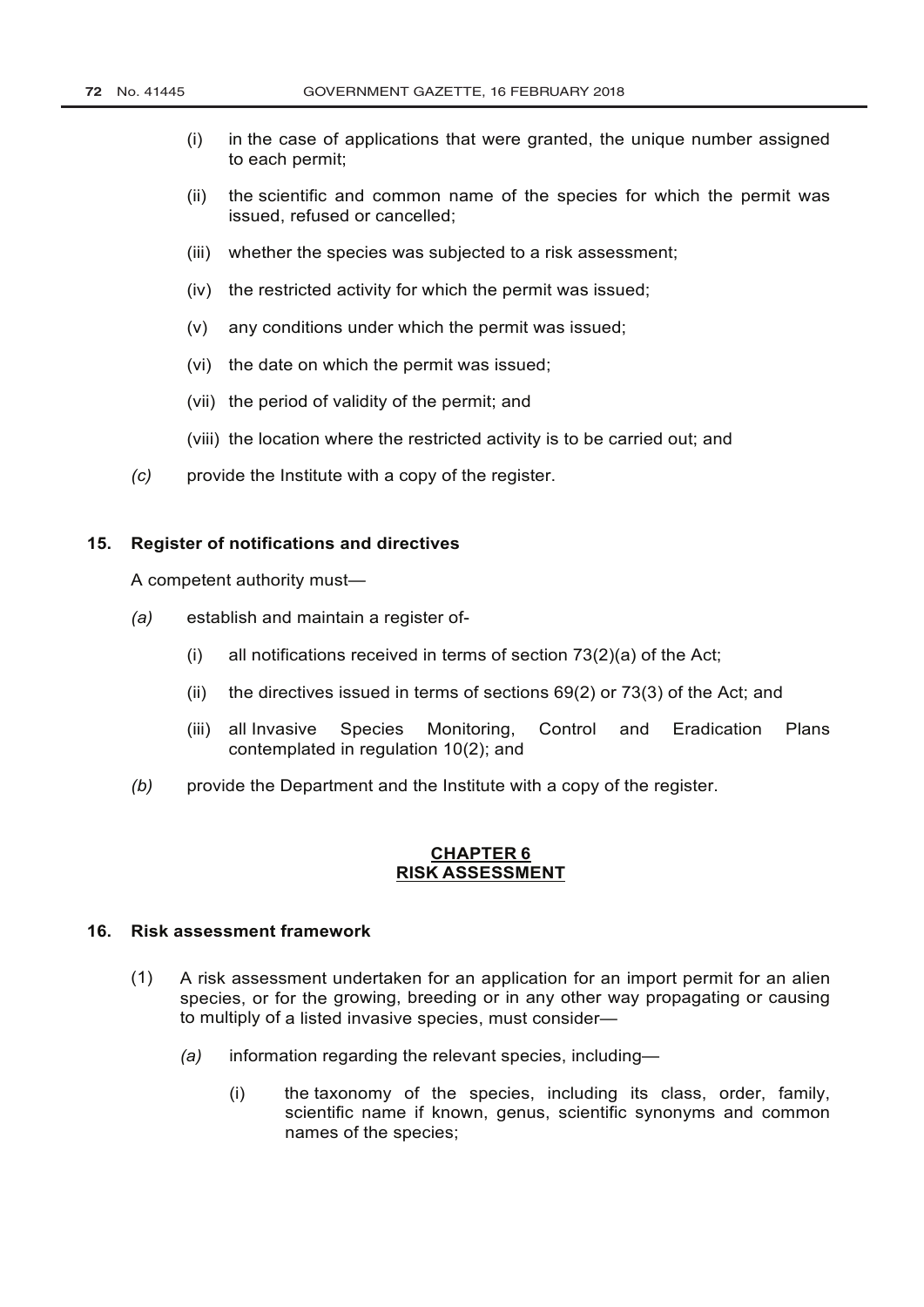- (ii) the originating environment of the species, including climate, extent of geographic range and trends;
- (iii) persistence attributes of the species, including reproductive potential, mode of reproduction, dispersal mechanisms and undesirable traits;
- (iv) invasive tendencies of the species elsewhere and of close taxonomic relatives in South Africa and elsewhere;
- (v) the history of domestic propagation or cultivation of the species, introductions and the extent of naturalisation in South Africa and elsewhere;
- (vi) nutritional or dietary requirements of the species and, where applicable, whether it has a specialist or generalist diet;
- (vii) the ability of the species to create significant change in an ecosystem; and
- (viii) the potential to hybridise with other species and to produce fertile hybrids; and
- *(b)* information regarding the restricted activity in respect of which the permit is sought, including—
	- (i) the nature of the restricted activity;
	- (ii) the reason for the restricted activity;
	- (iii) the location where the restricted activity is to be carried out;
	- (iv) the number and, where applicable, the gender of the specimens of the species involved; and
	- (v) the intended destination of the specimens, if they are to be translocated; and
- *(c)* information regarding the receiving environment, including—
	- (i) climate match;
	- (ii) habitat;
	- (iii) disturbance regimes;
	- (iv) the presence of natural enemies, predators and competitors; and
	- (v) the presence of potentially reproductive compatible species.
- (2) A risk assessment carried out in terms of sub-regulation (1) must identify—
	- *(a)* the probability that the species will naturalise in the area in which the restricted activity is to be carried out or in any other area elsewhere in the Republic;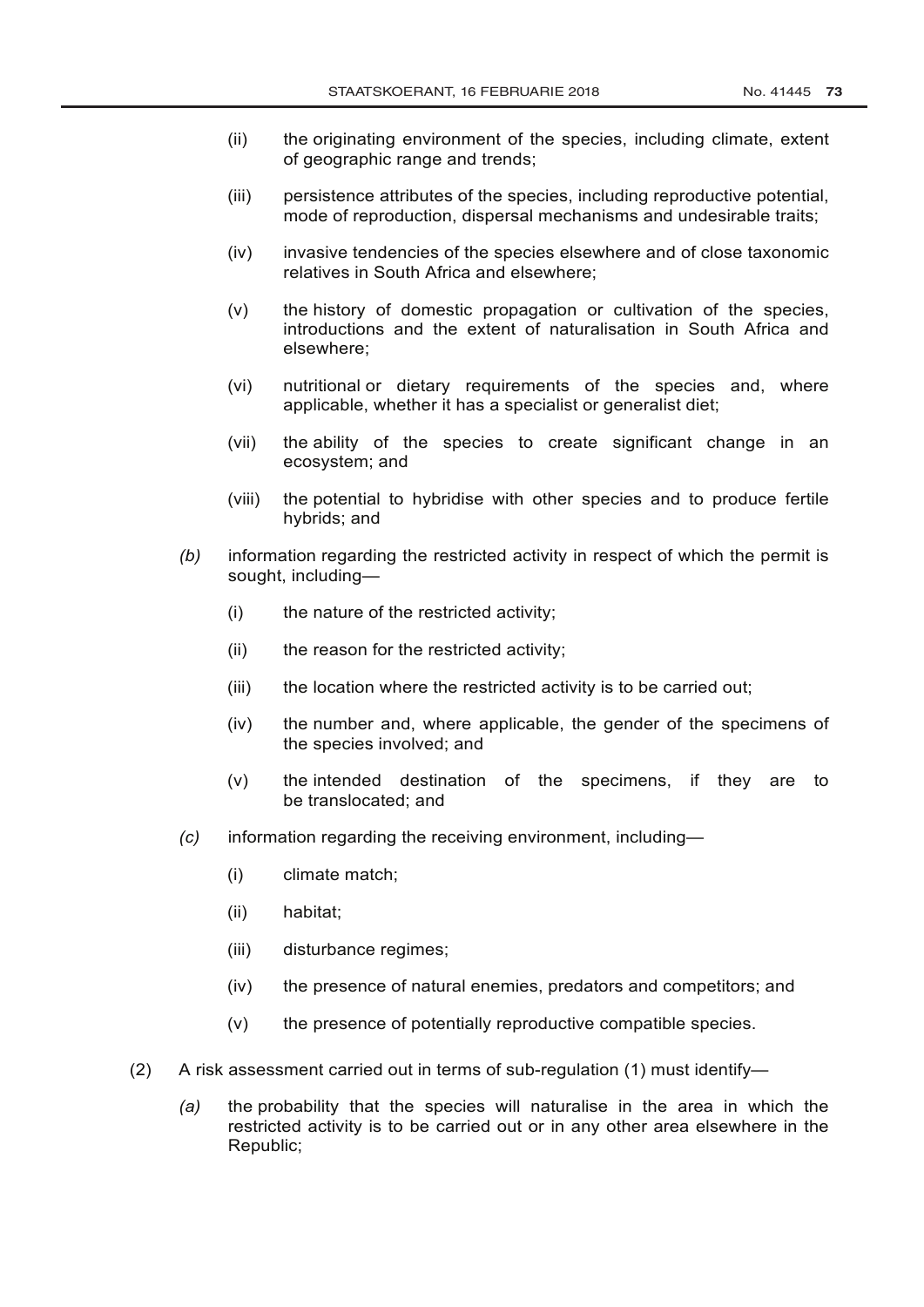- *(b)* the possible impact of the species on the biodiversity and sustainable use of natural resources of—
	- (i) the area in which the restricted activity is to be carried out; and
	- $(ii)$  in any other area elsewhere in the Republic:
- *(c)* the risks of the specimen serving as a vector through which specimens of other alien species may be introduced;
- *(d)* the risks of the method by which a specimen is to be introduced or the restricted activity carried out serving as a pathway through which specimens of other alien species may be introduced; and
- *(e)* any measures proposed in order to manage the risks.
- (3) Based on the information in sub-regulations (1) and (2), a risk assessment must consider—
	- *(a)* the likelihood of the risks being realised;
	- *(b)* the severity of the risks and consequences of the realisation of the risks for other species, habitats and ecosystems;
	- *(c)* the potential costs associated with the control of the species to minimise harm to biodiversity; and
	- *(d)* options for minimising the potential risks.
- (4) Notwithstanding the provisions of sub-regulation (2), an assessment of the risks and potential impacts on biodiversity for the importation into the Republic or the introduction into a province, of a specimen of an alien species or listed invasive species which was introduced into the Republic more than five years prior to the date on which these regulations come into effect, need only consider the matters contemplated in sub-regulations (2)*(d)*, *(e)* and (3).
- (5) A risk assessment undertaken for an application for a permit to undertake any other restricted activity not mentioned in sub-regulation (1), must consider—
	- *(a)* information regarding the relevant species, including—
		- (i) the taxonomy of the species, including its class, order, family, genus, scientific name, scientific synonyms and common names of the species; and
		- (ii) the source or place of origin of the species including the area, the type of facility and environmental parameters where species are kept;
	- *(b)* information regarding the restricted activity in respect of which the permit is sought, including—
		- (i) the nature of the restricted activity;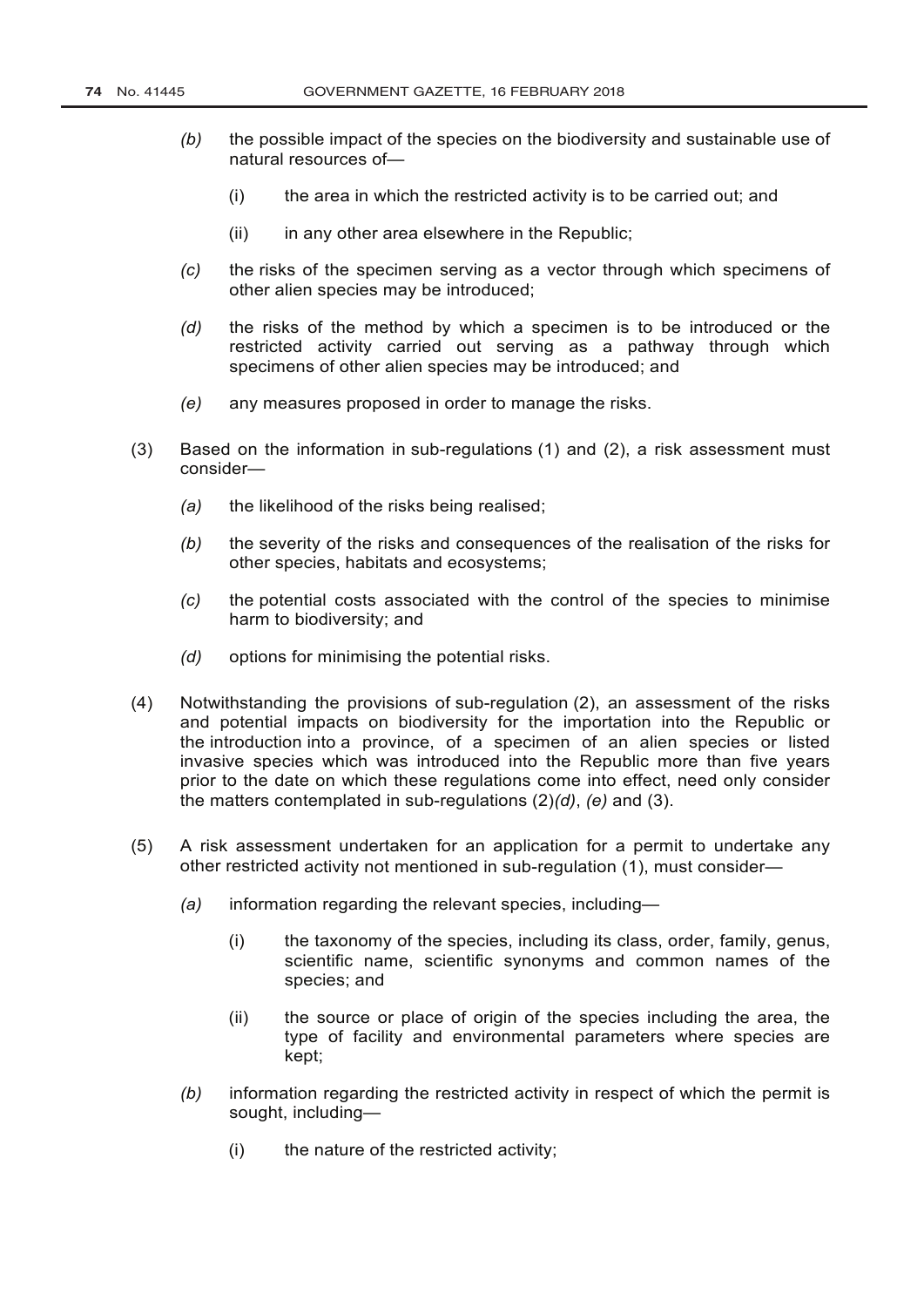- (ii) the reason for the restricted activity;
- (iii) the location and GPS coordinates where the restricted activity is to be carried out;
- (iv) the number and the sex of the specimens of the species involved; and
- (v) intended destination of the specimens, if they are to be translocated;
- *(c)* the possible impact of the species on the biodiversity and sustainable use of natural resources of—
	- (i) the area (Province and District) in which the restricted activity is to be carried out; and
	- (ii) in any other area elsewhere in the Republic; and
- *(d)* any measures proposed in order to manage the risks.
- (6) Notwithstanding the provisions of sub-regulations (1), (2), (3), (4) and (5), the issuing authority may determine the information which must be considered in a risk assessment.
- (7) Notwithstanding the provisions of sub-regulations (1), (2) , (3), (4) and (5), the issuing authority may request the applicant to provide additional information.

#### **17. Risk assessment practitioner**

- (1) A risk assessment contemplated in regulation 16(1) must be undertaken by a risk assessment practitioner.
- (2) Notwithstanding sub-regulation (1), the Institute or the issuing authority may undertake the risk assessment.
- (3) A risk assessment practitioner contemplated in sub-regulation (1) must—
	- *(a)* have knowledge of the Act, these regulations and any guidelines that have relevance to the proposed application;
	- *(b)* have expertise in biodiversity matters;
	- *(c)* have expertise in conducting risk assessments;
	- *(d)* consult at least one relevant expert; and
	- *(e)* be in compliance with any requirements of the [Natural Scientific Professions](http://www.greengazette.co.za/acts/natural-scientific-professions-act_2003-027) [Act,](http://www.greengazette.co.za/acts/natural-scientific-professions-act_2003-027) 2003 (Act No. 27 of 2003).
- (4) The applicant must take all reasonable steps to verify whether the risk assessment practitioner complies with sub-regulation (3).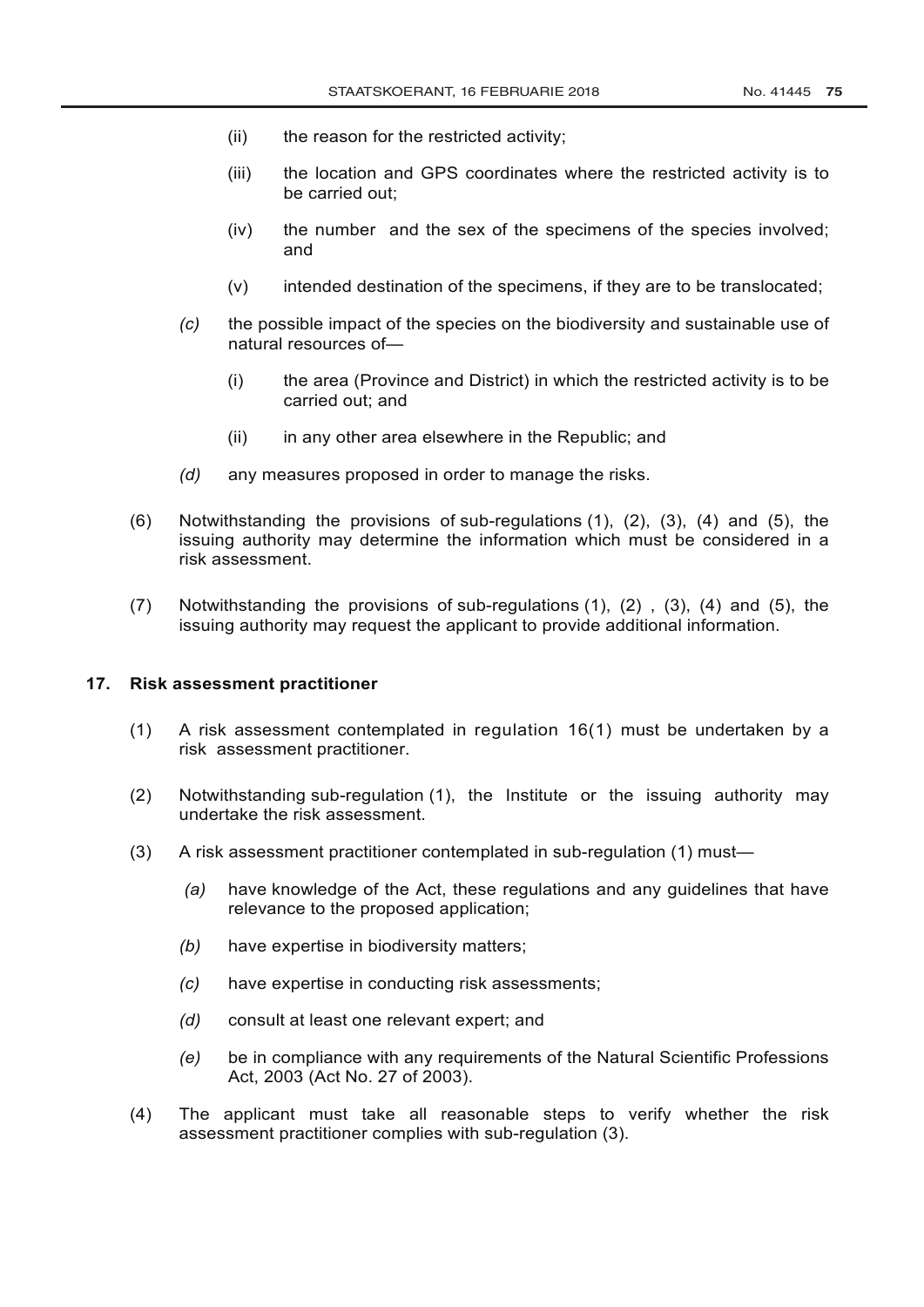(5) The issuing authority may determine whether a risk assessment practitioner is required to undertake a risk assessment in terms of regulation 16(5).

#### **18. Risk assessment procedure**

- (1) A risk assessment must be undertaken in accordance with the provisions of Regulation 16.
- (2) The applicant must provide the person undertaking the risk assessment with access to all information at the disposal of the applicant regarding the application, whether or not such information is favourable to the applicant.
- (3) The risk assessment report must be submitted, with the application, to the issuing authority.

## **19. Risk assessment report**

- (1) A risk assessment report must contain the following details:
	- *(a)* The personal details and qualifications of the risk assessment practitioner carrying out the risk assessment;
	- *(b)* the personal details and qualifications of the expert consulted as required in regulation 17(3)(e);
	- *(c)* the risk of invasion as a result of the issuing of the permit;
	- *(d)* key economic, social and ecological considerations that will guide a decision on whether or not to issue a permit;
	- *(e)* any risk management measures that must be applied;
	- *(f)* a recommendation on whether or not a permit should be issued; and
	- *(g)* any conditions or control measures that should apply if a permit is to be issued.
- (2) A risk assessment report prepared in terms of sub-regulation (1) may be submitted by the issuing authority to the Institute for scientific review.
- (3) The applicant will be responsible for the cost associated with the review.

## **CHAPTER 7 ISSUING, AMENDMENT AND CANCELLATION OF PERMITS**

## **20. Nature of a permit**

- (1) A permit to authorise the carrying out of restricted activities, may be issued for—
	- *(a)* multiple restricted activities;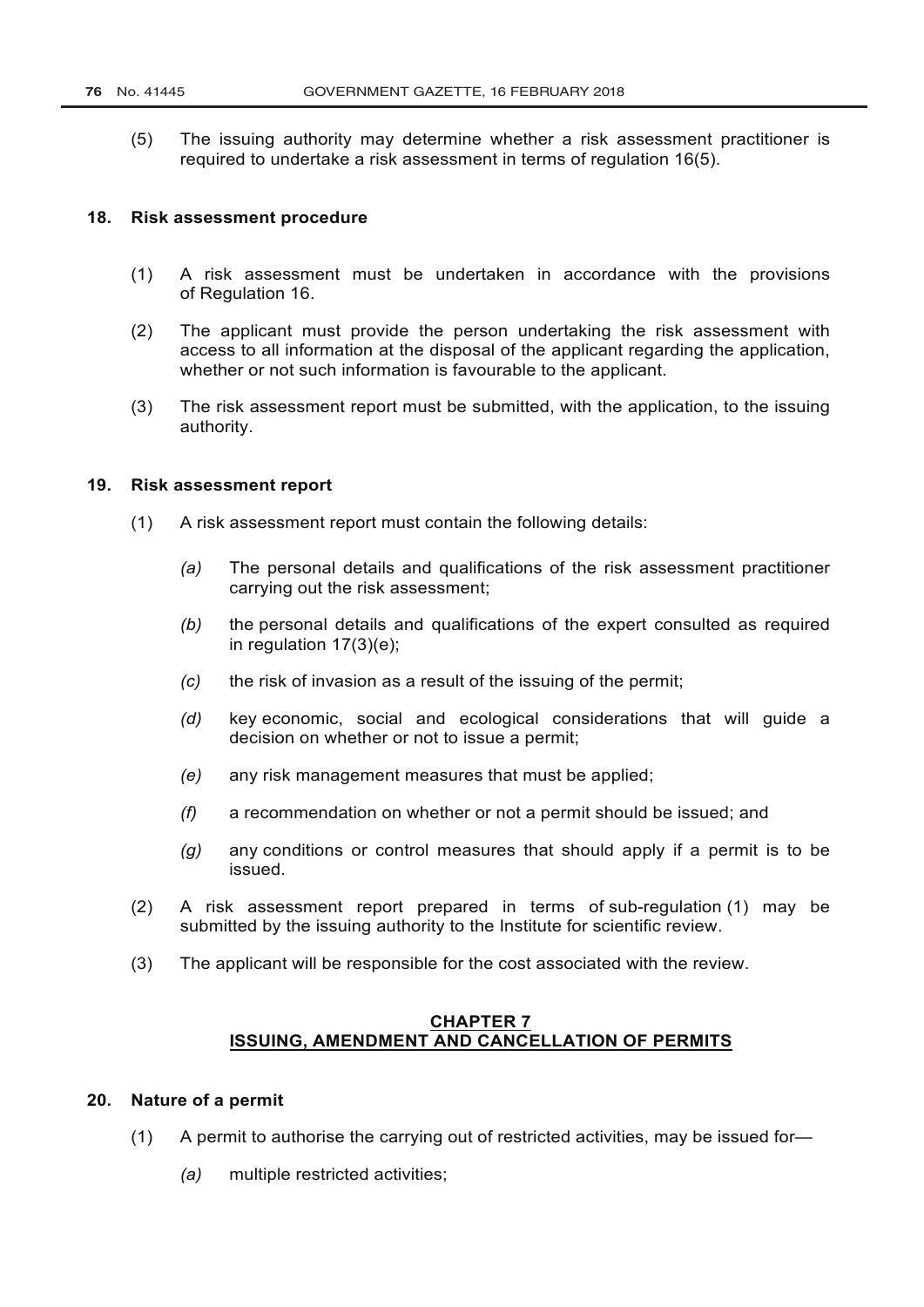- *(b)* multiple specimens of a species;
- *(c)* multiple species; or
- *(d)* multiple instances of the same restricted activity.
- (2) Notwithstanding the provision of sub-regulation (1)*(d)*, a permit for the import into the Republic, including introduction from the sea, of an alien or listed invasive species is valid for one consignment unless otherwise specified in the permit.

## **21. Form and content of application for permit**

- (1) An application for a permit contemplated in sections 65(1) or 71(1) of the Act must be made on a form obtained from the issuing authority.
- (2) An application referred to in sub-regulation (1) must—
	- *(a)* be made by the person to whom the permit must be issued or by such person's duly authorised representative;
	- *(b)* be accompanied by the applicable application fee specified in Annexure A;
	- *(c)* be accompanied by the details of the risk assessment practitioner;
	- *(d)* be accompanied by the risk assessment report contemplated in Regulation 19;
	- *(e)* include any other additional information as may be required by the issuing authority; and
	- *(f)* be lodged—
		- (i) with the issuing authority together with such additional copies as may be required by the issuing authority;
		- $(ii)$  in a manner as required by the issuing authority; and
		- (iii) with the original or certified documentation in support of the application, if required by the issuing authority.
- (3) Notwithstanding the provisions of sub-regulation (2)(b)—
	- *(a)* payment of the applicable application fee as set out in Annexure A does not apply to organs of state; and
	- *(b)* payment of the applicable application fee as set out in Annexure A may be waived for scientific institutions.

## **22. Consideration of application**

(1) The issuing authority must, on receipt of an application for a permit—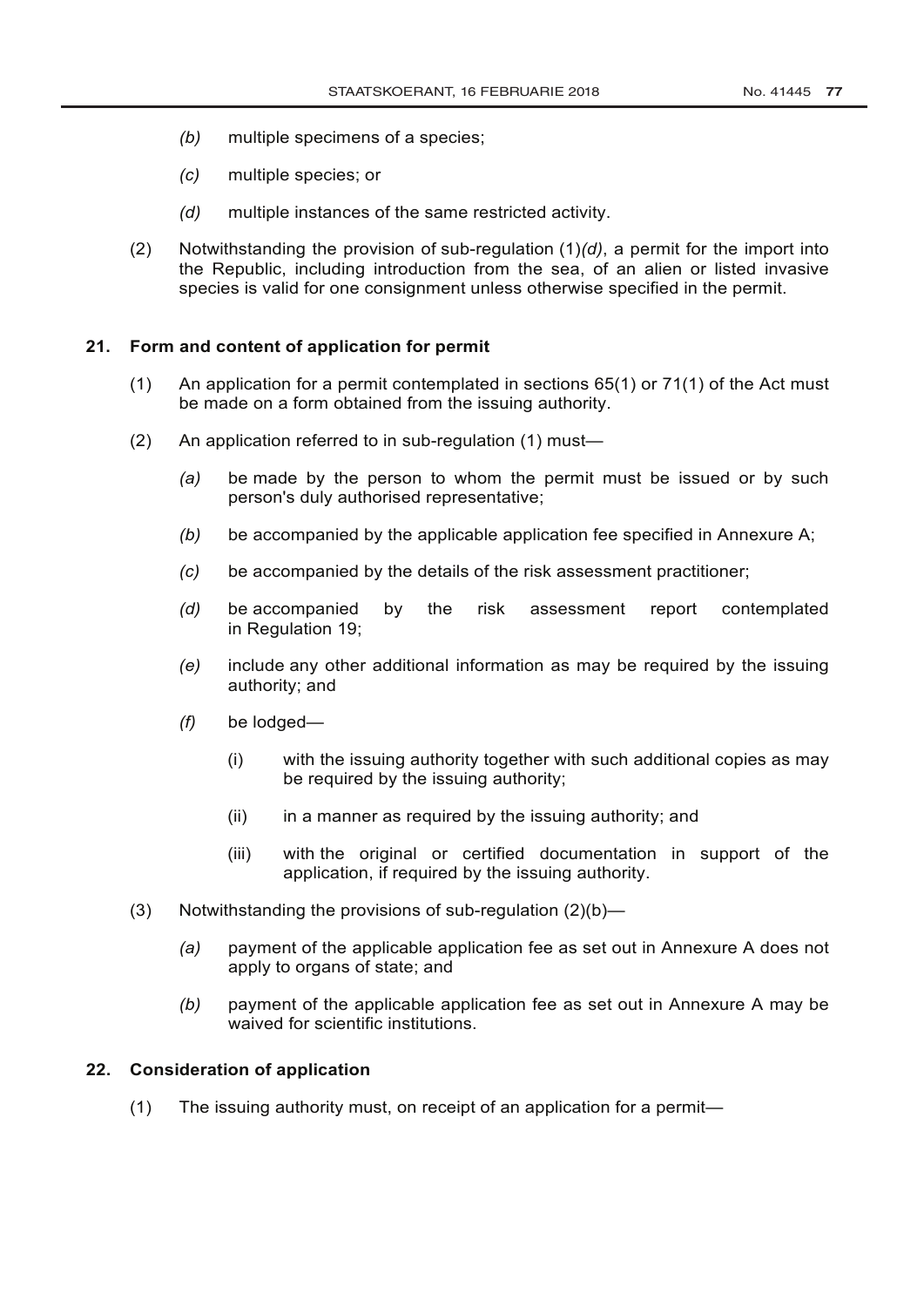- *(a)* request, within 30 working days of receipt of the application and the risk assessment report, such further information as the issuing authority may require;
- *(b)* notify any province that may be adversely affected by the proposed activity, of the application;
- *(c)* have regard to the contents of the risk assessment report accompanying the application;
- *(d)* consider the application and any objections that have been lodged with regard thereto by an MEC for Environmental Affairs;
- *(e)* conduct such inspections as may be appropriate; and
- *(f)* reach a decision in accordance with regulation 23.

## **23. Decision**

- (1) Subject to subregulation (5), a decision on an application for a permit must be made within 60 working days of receiving the risk assessment report or, where further information has been requested in terms of regulation 22(a), (d) or (e), within 30 working days of receiving such information or taking such action.
- (2) The issuing authority must—
	- *(a)* notify the applicant and any objectors contemplated in regulation 22(1)(d) to the application of the decision in writing; and
	- *(b)* if the application has been approved, issue a permit in the name of the person authorised to carry out the restricted activity.
- (3) The notification contemplated in sub-regulation  $(2)(a)$  must stipulate—
	- *(a)* the alien species or listed invasive species to which the application relates;
	- *(b)* whether the decision relates to a single specimen or to multiple specimens of the same alien species or listed invasive species; and
	- *(c)* the restricted activities involving the alien species or listed invasive species to which the application relates.
- (4) A permit may not be issued with retrospective effect.
- (5) Where the issuing authority for a permit in terms of these regulations, is also the authority for issuing any other authorisation for the same activity in terms of another law, the timeframes for making a decision in terms of such other law applies to a decision for a permit in terms of these regulations.

# **24. Permit conditions**

(1) In addition to any permit conditions imposed in terms of section  $88(2)(c)$  of the Act, the following conditions apply to all permits: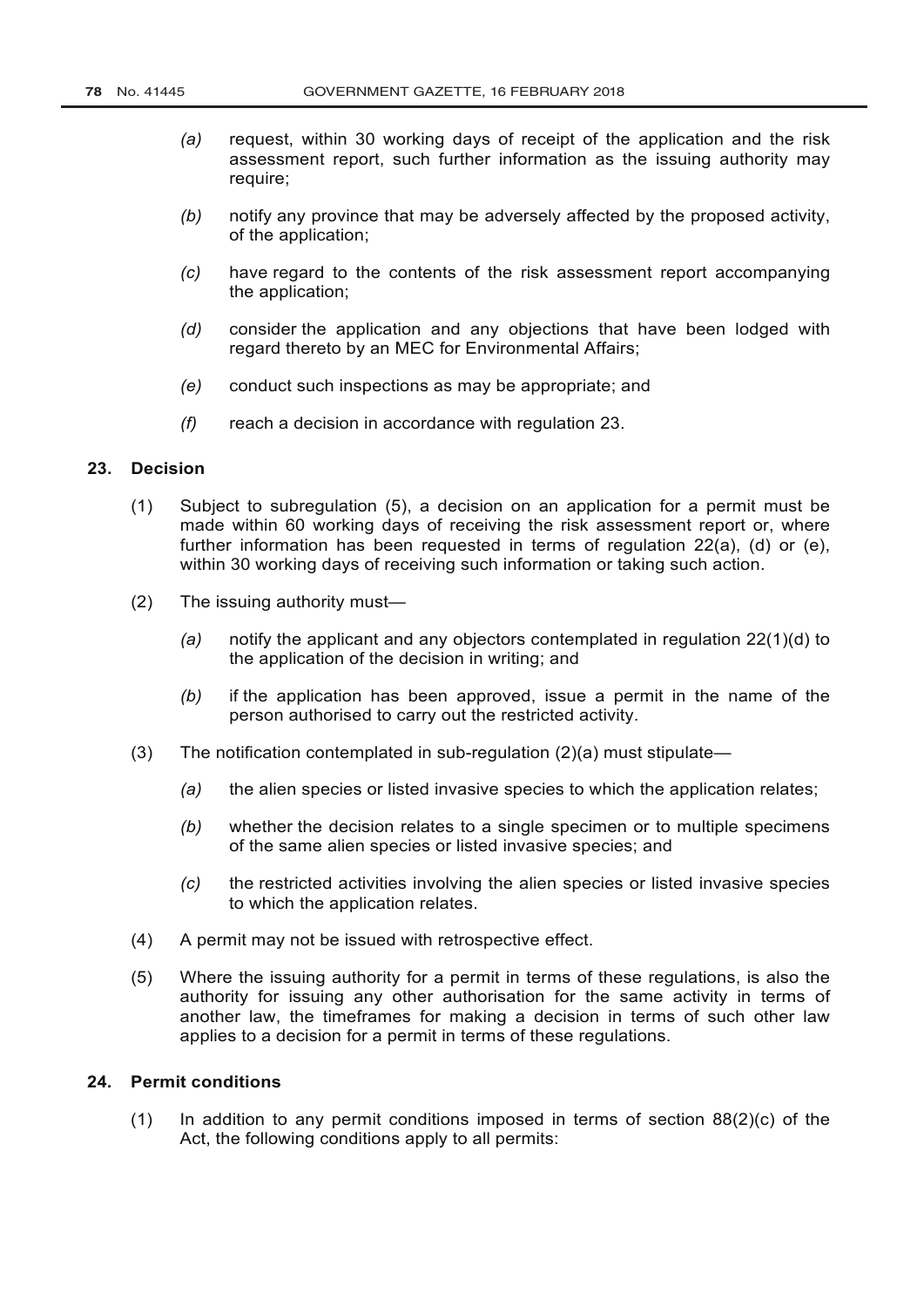- *(a)* The permit subject to regulations 31(2) and (3) may not be transferred to any other person; and
- *(b)* the holder of the permit must take all the necessary steps to prevent the escape and spread of the species, including the growth or spread of seeds or any other specimens of the species, outside the area for which the permit is issued, and must take all necessary steps to control any specimen that escapes or spreads.
- (2) The issuing authority may issue a permit to carry out a restricted activity involving a specimen of an alien or listed invasive species subject to conditions, including but not limited to, control methods determined by the issuing authority, including the use of sterile varieties or the concurrent introduction of biological control agents.

## **25. Special provisions for research, biological control, display purposes, and interbasin transfer**

- (1) Despite anything to the contrary in these regulations, a permit may be issued subject to permit conditions, to a scientific institution to carry out a restricted activity involving a specimen of an alien or listed invasive species, and must be issued under the conditions that the specimen must—
	- *(a)* be kept for identification or research purposes only;
	- *(b)* form part of a preliminary study into biological control methods; or
	- *(c)* form part of an effective biological control programme.
- (2) When issuing a permit for the specimens contemplated in sub-regulation (1), the issuing authority must determine—
	- *(a)* restrictions and conditions, including quarantine conditions and conditions for the prevention of escape, for the importation or the carrying out of other restricted activities involving the specimen;
	- *(b)* mechanisms for ensuring compliance with conditions determined in terms of sub-regulation 2(a);
	- (c) procedures to be followed in the event of a specimen contemplated in subregulation 1(a) escaping or failure to comply with the conditions determined in terms of sub-regulation 2(a); and
	- (d) restrictions and conditions for the release of the specimen into the wild.
- (3) Despite anything to the contrary in these regulations, a permit may be issued, subject to permit conditions, to a zoological or botanical institution to carry out a restricted activity involving a specimen of an alien or listed invasive species, including for display purposes.
- (4) A permit may not be issued in terms of sub-regulation (3) unless the relevant institution is able to demonstrate that an alien or listed invasive species cannot escape from the facility.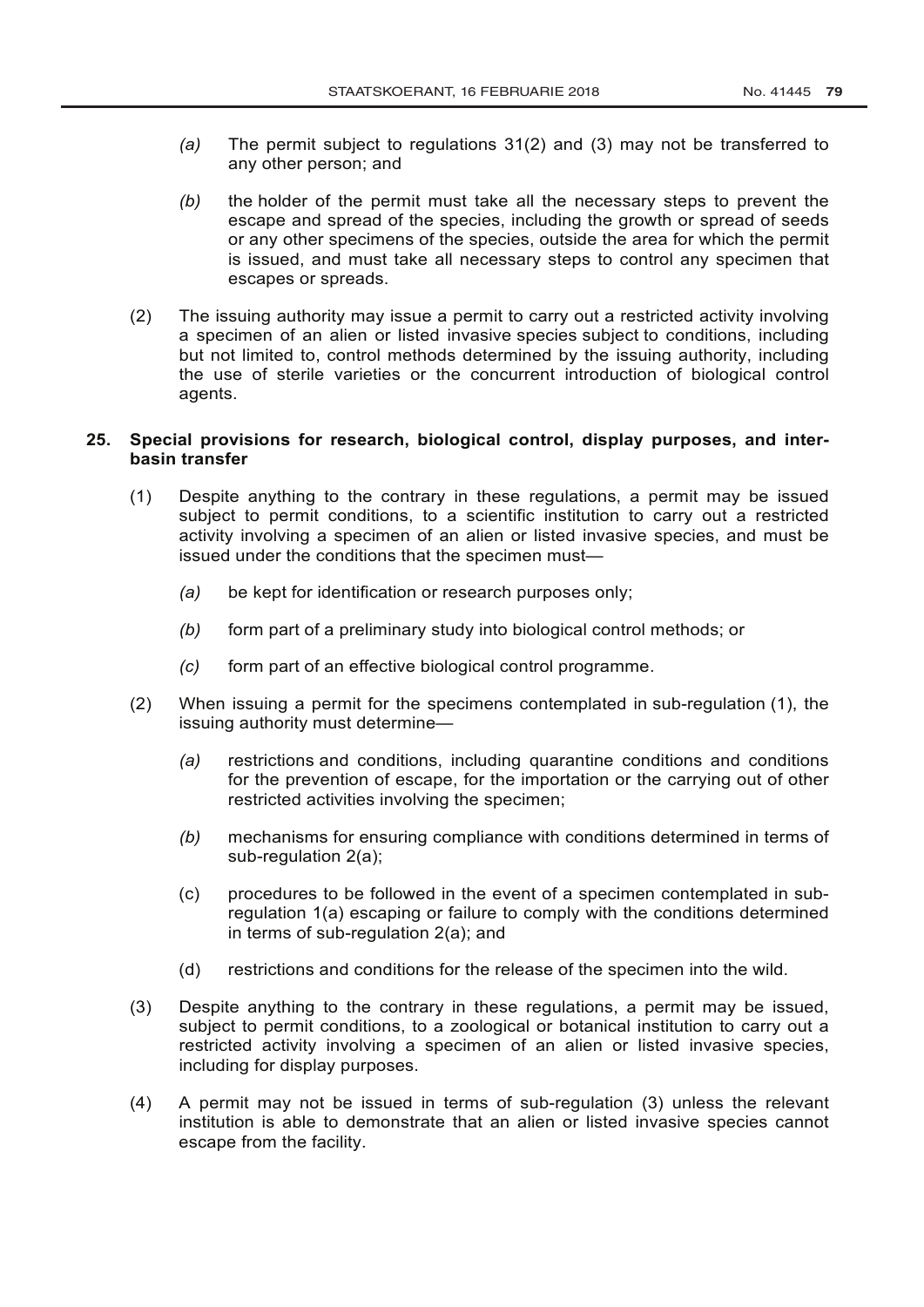(5) Despite anything to the contrary in these regulations, a permit may be issued, subject to permit conditions, for the transfer of a specimen of an alien or listed invasive species from one fresh-water system in which it occurs to another freshwater system in which it does not occur through a state inter-basin transfer scheme.

## **26. Form and content of permits**

- (1) A permit contemplated in regulation 23(2)(b) must—
	- *(a)* contain a unique permit number;
	- *(b)* specify—
		- (i) the name and identity number of the permit-holder;
		- (ii) the species to which the restricted activities relate;
		- (iii) the restricted activities for which the permit is issued;
		- (iv) the period for which the permit remains valid; and
		- (v) the conditions subject to which the permit is issued; and
	- *(c)* contain the signature of the issuing authority which must be endorsed by means of an official stamp.

#### **27. Period of validity of permits**

- (1) A permit issued in terms of these regulations may be issued for a period not exceeding tem years from the date of its issue or renewal thereof, as the case may be.
- (2) Notwithstanding the provisions of sub-regulation (1), a permit may be issued for a period exceeding ten years, if it is issued—
	- *(a)* for a restricted activity that will be carried out by a scientific institution;
	- *(b)* in terms of an integrated permit and the other law to which the permit relates provides for a longer period; or
	- *(c)* to an applicant who is in possession of a valid authorisation in terms of section 22(1)(a) or (b) of the [National Water Act,](http://www.greengazette.co.za/acts/national-water-act_1998-036) 1998 (Act No. 36 of 1998) or an aquaculture permit.
- (3) Notwithstanding the provisions of sub-regulation (1), the issuing authority may specify a period of validity which exceeds ten years, based on the recommendations in the risk assessment report.

# **28. Amendment of permits**

- (1) A permit may be amended for good reason as contemplated in section 93A of the Act, including by—
	- *(a)* adding or removing a condition;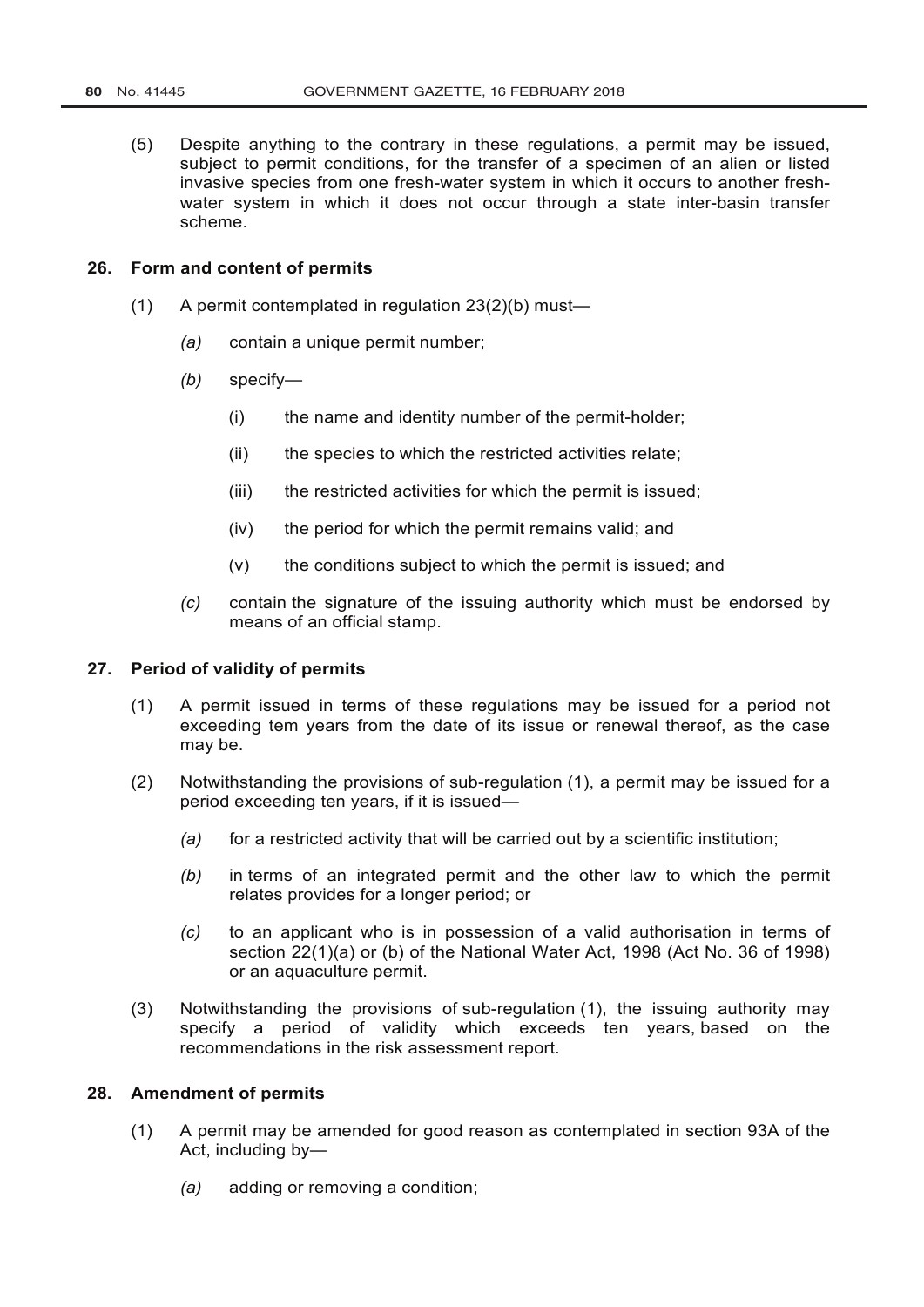- *(b)* amending a condition;
- *(c)* amending any detail on the permit; or
- *(d)* correcting a technical or editorial error on the permit.
- (2) An issuing authority which issued a permit may in addition to sub-regulation (1), amend the permit condition stipulated therein if information is obtained by the issuing authority indicating that the species or the restricted activity for which the permit was issued is likely to have a detrimental impact on biodiversity.
- (3) The issuing authority must, before amending a permit, notify the permit-holder in writing of its intention to do so and provide the permit-holder with an opportunity to make representations as to why the permit should not be amended.
- (4) The issuing authority must, if it decides to amend the conditions of the permit, after consideration of any representations made in terms of sub-regulation (3), notify the permit-holder in writing—
	- *(a)* of the decision to amend the conditions of the permit; and
	- *(b)* of the date upon which the amendment becomes effective.

#### **29. Return of cancelled permits**

A permit that has been cancelled in terms of section 93 of the Act must be returned to the issuing authority within 30 calender days of the date of cancellation.

## **30. Renewal of permits**

- (1) A permit-holder may apply for the renewal of a permit to the issuing authority who issued the permit.
- (2) An application contemplated in sub-regulation (1) must be—
	- *(a)* made at least 60 days before the expiry of the period for which the permit was issued;
	- *(b)* made on a form obtained from the issuing authority; and
	- *(c)* accompanied by the applicable renewal fee specified in Annexure A.
- (3) The provisions of regulation 24 apply to an application for the renewal of a permit.

## **31. Sale or transfer of alien and listed invasive species**

- (1) If a permit-holder sells a specimen of an alien or listed invasive species, the new owner of such specimen must apply for a permit in terms of Chapter 7 of the Act prior to acquiring such specimen.
- (2) Notwithstanding the provisions of sub-regulation (1), a landowner or occupier of land may transfer a permit issued in terms of these regulations to the new landowner or occupier of the same land specified in the permit.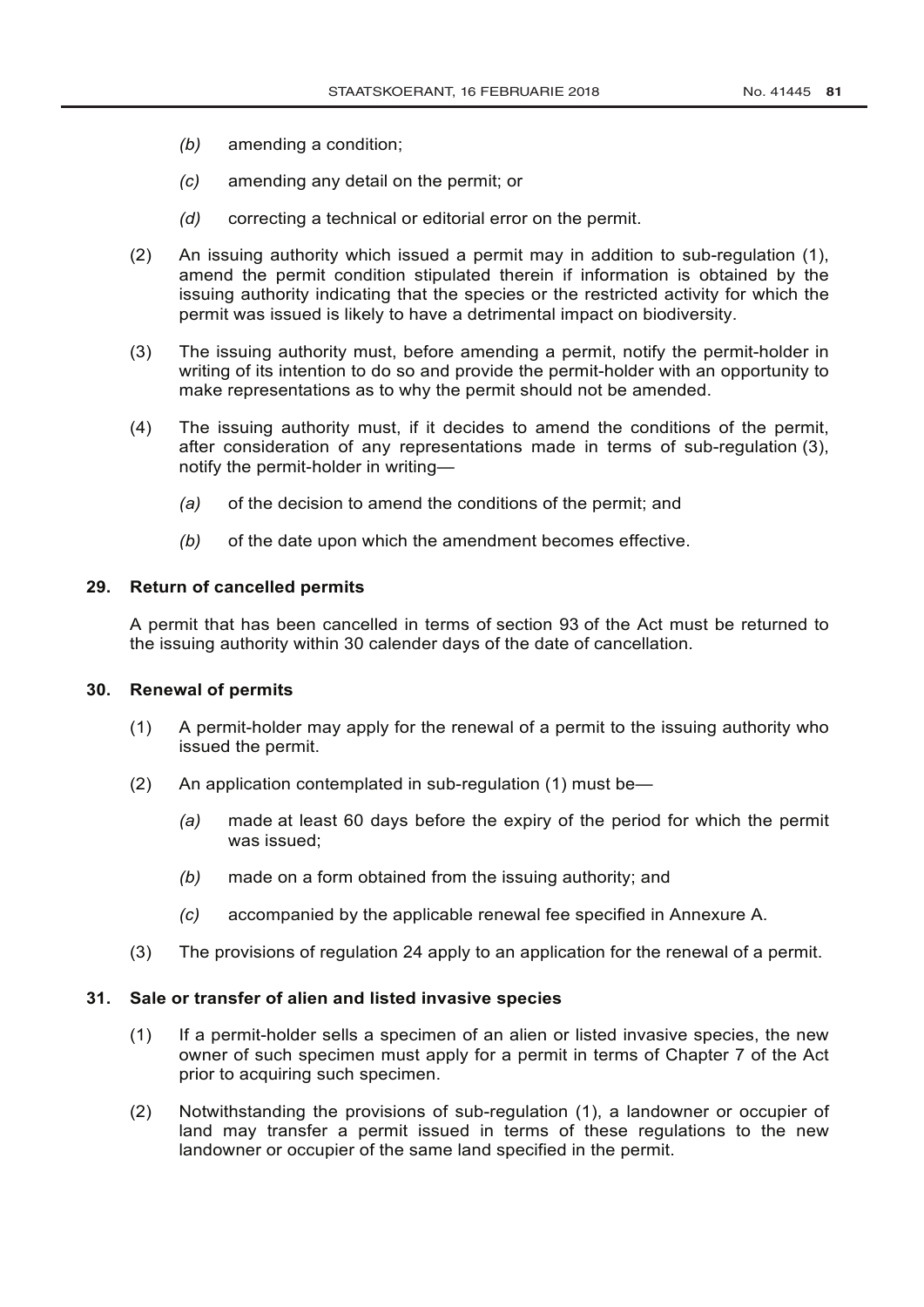(3) A new owner or occupier of the land contemplated in sub-regulation (2), must notify the issuing authority within 30 days of such transfer, after which the issuing authority must issue an amended permit in the name of the new landowner or occupier, subject to any other conditions or amednments which may be required.

# **CHAPTER 8 EMERGENCY SUSPENSION**

#### **32. Emergency suspension of permits**

- (1) An issuing authority may suspend the operation of a permit if-
	- *(a)* it is necessary in order to control or eradicate a particular alien or listed invasive species;
	- *(b)* the carrying out of the restricted activity permitted in terms thereof poses an immediate significant threat to the environment; or
	- *(c)* the alien or listed invasive species pose an immediate significant threat to the environment.
- (2) Notice of the suspension of a permit must be in writing and must be served on—
	- *(a)* the permit-holder; or
	- *(b)* any other person acting on behalf of the permit-holder.
- (3) A suspension will be effective immediately upon notification, unless otherwise stated in the notice.
- (4) An issuing authority must, within 21 calender days of suspending a permit, initiate proceedings in terms of regulation 28 to amend the permit in order to address the cause of the emergency or may cancel a permit in terms of section 93 of the Act.
- (5) A suspension will remain in force until the finalisation of proceedings in terms of regulation 28 or section 93 of the Act.

## **CHAPTER 9 COMPLIANCE AND ENFORCEMENT**

#### **33. Requests for directives**

- (1) A request to issue a directive in terms of section 74(1) of the Act must be on a form that corresponds substantially with Annexure B.
- (2) A competent authority may waive any of the information required in Annexure B.

# **34. Withdrawal of directives**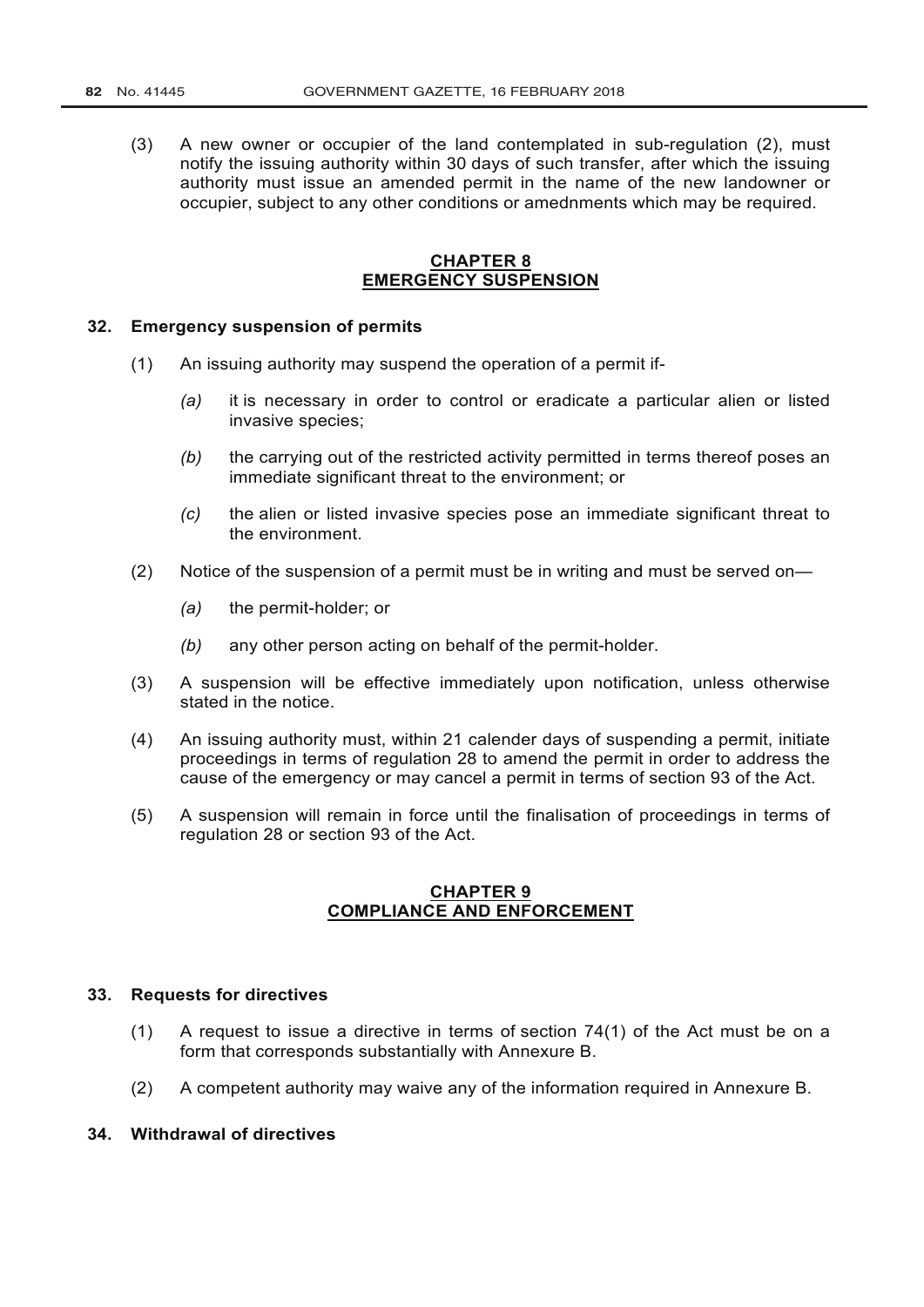A directive issued under section 69(2) or section 73(3) of the Act may be withdrawn in writing by the competent authority if the circumstances giving rise to the issue of the directive no longer exist.

## **35. Limitation of liability**

Section 49 of the [National Environmental Management Act](http://www.greengazette.co.za/acts/national-environmental-management-act_1998-107) applies to any action taken in terms of these regulations.

## **36. Offences and penalties**

- (1) Any offence committed in terms of section 101 of the Act must, upon conviction, carry the penalties referred to in section 102 of the Act.
- (2) Any person who contravenes or fails to comply with a provision of regulations 2(2) to (3), 3(2) to (5), 4(2) to (5), 5(2), 6, 7(1), 7(3), 8, 9, 12(1), 12(4), 17(1), 17(3), 17(4), 18, 24(1), 29, 31(1) and 31(3), is guilty of an offence and is liable, on conviction, to—
	- *(a)* a fine not exceeding five million rand, and in the case of a second or subsequent conviction, to a fine not exceeding R10 million; or
	- *(b)* imprisonment for a period not exceeding 5 years and in the case of a second or subsequent conviction, to imprisonment not exceeding 10 years; or
	- *(c)* to both such fine and imprisonment.

# **CHAPTER 10 REPEAL AND SHORT TITLE**

## **37. Repeal**

The Alien and Invasive Species Regulations, 2014 published in *[Government Gazette](http://www.greengazette.co.za/government-gazette)* No. 37885, Notice No R598 of 1 August 2014, are hereby repealed.

## **38. Short title and commencement**

These Regulations are called the *Alien and Invasive Species Regulations*, 2017 and take effect within 30 days of publication in the *Gazette*.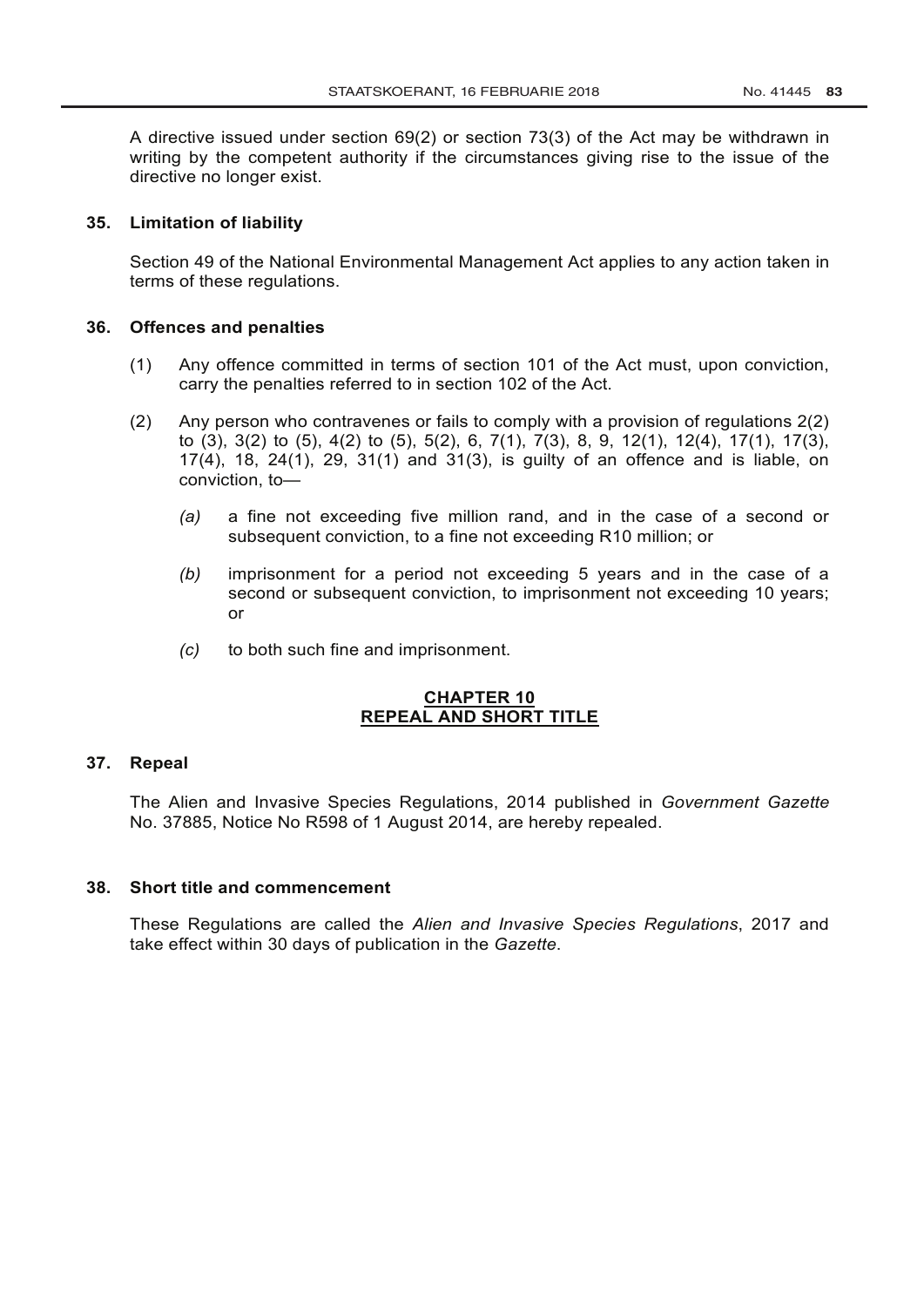# **ANNEXURE A**

# **FEES**

# **Fees in connection with the application for alien and listed invasive alien species permits in terms of the National Environmental Management: Biodiversity Act, 2004**

## **Explanatory Note:**

*In terms of section 97(1)(f)(ii) of the Act, and in terms of the [National Environmental](http://www.greengazette.co.za/acts/national-environmental-management-act_1998-107) [Management Act,](http://www.greengazette.co.za/acts/national-environmental-management-act_1998-107) 1998, the Minister may prescribed the fees to be paid in connection with the lodging and consideration of applications for permits and appeals*

| Alien<br>&<br><b>Species</b> |        | Invasive | Activity                         | Fee     |
|------------------------------|--------|----------|----------------------------------|---------|
|                              | Listed |          | <b>Import into the Republic</b>  | R200.00 |
|                              |        |          | <b>All restricted activities</b> | R100.00 |
|                              |        |          | <b>Renewal of permit</b>         | R50.00  |
|                              |        |          | <b>Appeals</b>                   | R50.00  |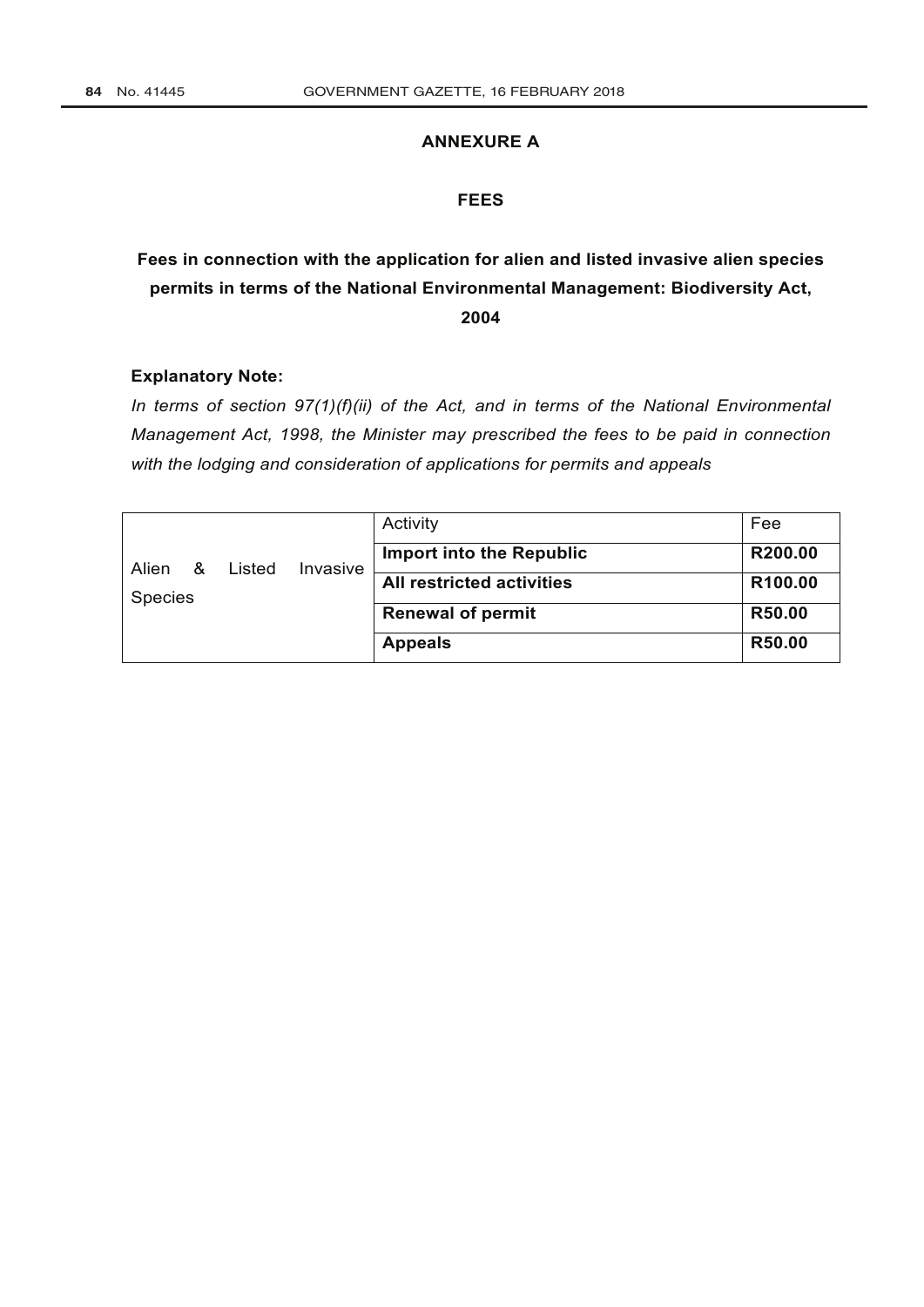## **ANNEXURE B**

# **Request to issue a directive in terms of section 74(1) of the National Environmental Management: Biodiversity Act for a listed invasive species**

# **Explanatory Note:**

*In terms of section 74(1) of the Act, any person may request the Minister, in writing, to issue a directive in terms of section 73(3) of the Act.*

## **For official use:**

Reference number: Date:

## **1. DIRECTIVE REQUESTED BY:**

| <b>Full name</b>           |            |           |      |
|----------------------------|------------|-----------|------|
| <b>Identity number</b>     |            |           |      |
| <b>Physical</b>            |            |           |      |
| address                    |            |           |      |
|                            |            |           | Code |
| <b>Postal address</b>      |            |           |      |
|                            |            |           |      |
|                            |            |           |      |
|                            |            |           | Code |
| <b>Telephone</b><br>number | $(1+27)$ ( |           |      |
| Fax number                 | $(+27)$ (  | $\lambda$ |      |
| <b>Cellular</b><br>number  | $(+27)$ (  |           |      |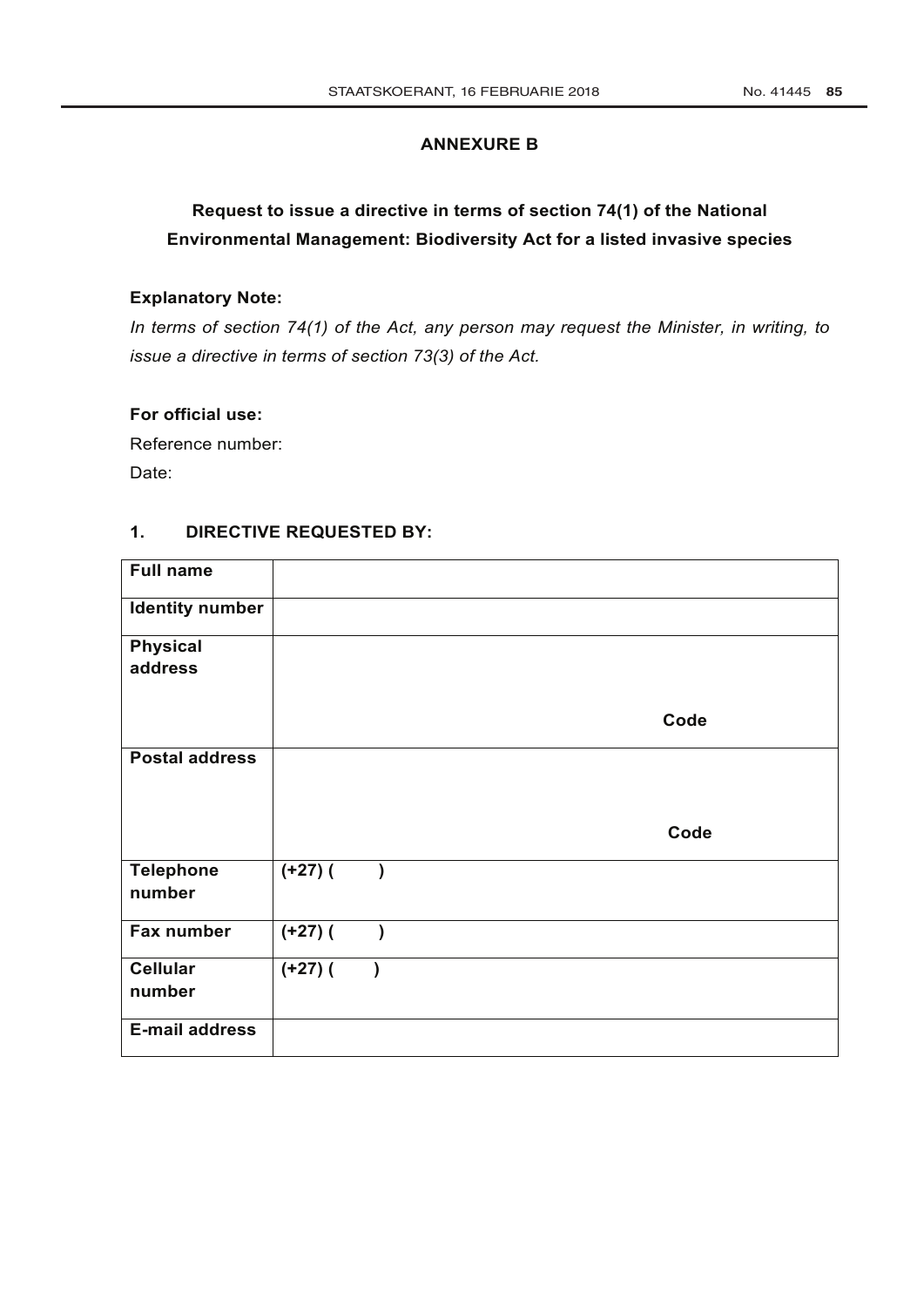#### **2. DIRECTIVE TO BE ISSUED TO**

Name:

………………

………………………………………………………………………………………………………

# **2.1 SITE AND SPECIES DETAILS**

2.1.1Name (if applicable), province/magisterial district, erf number or physical address:

…………………………………………………………………………………………………….... .................................. …………………………………………………………………………………………………….... ................................... ………………………………………………………………………………………………………

………………………….

2.1.2Listed invasive species involved (Attach list if space is insufficient):

Scientific name: ……………………………………………..……………………………………………………… ……. Common name:

……………………………..……………………………………………….................................. ......

# **2.2 REASONS FOR REQUEST** (Choose whichever is applicable)

2.2.1 Contravention of permit requirements in terms of section 71(1) of the Act and/or associated permit conditions?

| If yes, substantiate:                                                                     | Yesi | No |
|-------------------------------------------------------------------------------------------|------|----|
| 2.2.2 Contravention of notification requirements in terms of section 73(2)(a) of the Act? |      |    |
| If yes, substantiate. The No                                                              |      |    |